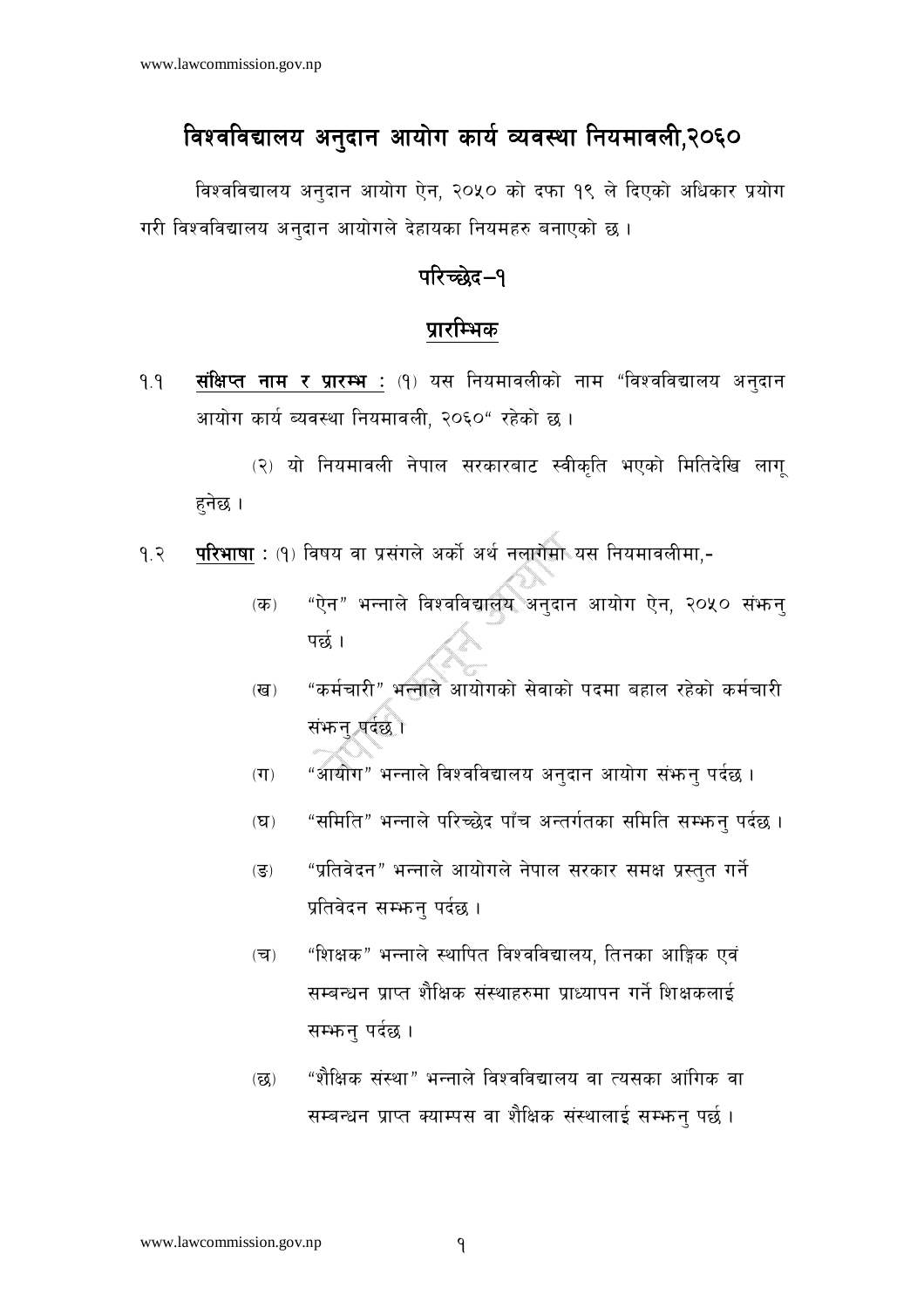- $(\overline{\mathbf{v}})$ "विश्वविद्यालय" भन्नाले प्रचलित नेपाल कानन बमोजिम स्थापना भएको विश्वविद्यालयलाई सम्भन्न पर्छ।
- "तोकिएको वा तोकिए बमोजिम" भन्नाले आयोगको निर्देशिकाले  $(\overline{H})$ तोके बमोजिम वा तोकिए बमोजिम सम्भन्न पर्दछ ।

नियमावलीको व्याख्या : (१) यस नियमावलीको ब्याख्या गर्ने अधिकार आयोगलाई  $9.3$ हनेछ ।

> आयोगले गरेको व्याख्या अन्तिम मानिनेछ ।  $(5)$

## परिच्छेद–२

### अध्यक्षको काम कर्तब्य र अधिकार तथा सेवाका शर्त

- अध्यक्षको काम कर्तव्य र अधिकार: (१) अध्यक्ष आयोगका प्रमुख पदाधिकारी २.१ $\blacksquare$ हनेछन् । निजको काम, कर्तव्य र अधिकारहरु देहाय बमोजिम हुनेछ
	- आयोगको अल्पकालिन एवं दीर्घकालिन नीति, योजना र  $(\overline{d}$ कार्यक्रमहरु तयार गर्ने गराउने ।
	- स्वीकृत नीति, योजना तथा कार्यक्रमहरुको कार्यान्वयन,  $(\overline{d})$ अनगमन तथा मुल्याङ्कन गर्ने गराउने ।
	- विश्वविद्यालयहरुलाई अनदान उपलव्ध गराउने सम्बन्धमा  $(TF)$ आवश्यक नीति निर्धारण गर्ने गराउने ।
	- विश्वविद्यालयहरुमा शैक्षिक गणस्तर अभिवद्धिका लागि  $(\nabla)$ आवश्यक कार्यक्रम तर्जमा गर्ने गराउने ।
	- विश्वविद्यालयहरुबीच समन्वय कायम गर्ने गराउने ।  $\overline{(\overline{S})}$
	- तथा विदेशी विश्वविद्यालय तथा शैक्षिक  $(\overline{\mathbf{v}})$ स्वदेशी संस्थाहरुबीच छात्रवृत्ति विद्धतवृत्ति आदि प्रदान गर्ने सम्बन्धमा आवश्यक व्यवस्था गर्ने गराउने ।
	- आयोगको वार्षिक प्रतिवेदन तयार गर्न लगाउने ।  $(\overline{\mathbf{52}})$
	- आयोगमा पेश हुने विषयहरु तयार गर्न लगाउने।  $(\overline{\mathbf{v}})$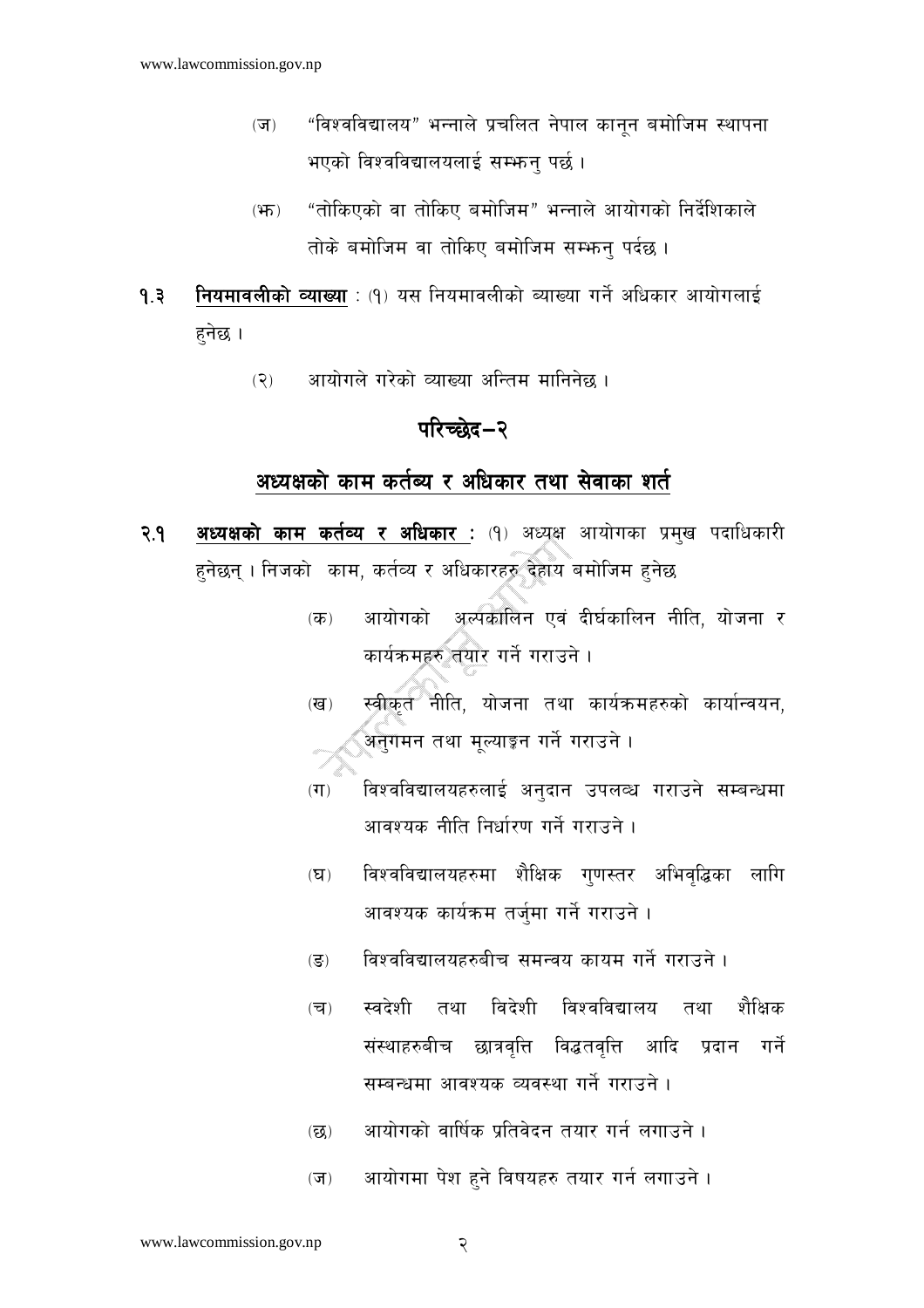- आयोगका निर्णयहरु कार्यान्वयन गर्ने गराउने ।  $(\overline{H})$
- आयोगका लागि आवश्यक कार्यक्रम एवं बजेट तयार गर्न  $(\overline{3})$ लगाई आयोगमा पेश गर्न लगाउने ।
- अध्यक्षले आयोगको तर्फबाट स्वदेश तथा विदेशका संघ  $(5)$ संस्था निकायहरुसँग सम्पर्क तथा सम्भ्कौता गर्नेछ। यस अन्तर्गत गरिएको सम्पर्क एवं सम्भौताको बारेमा आयोगबाट अनुमोदन गराउन आवश्यक हुनेछ ।

तर आर्थिक भार पर्ने कुनै सम्फौता गर्नु परेमा नेपाल सरकारको पर्व स्वीकति लिन पर्नेछ।

- ऐनको उदेश्य पर्तिका लागि आवश्यक अन्य कार्य गर्ने  $(5)$ गराउने ।
- ऐन तथा ऐन अन्तर्गत बनेका नियममा खास पदाधिकारीले  $\overline{(\overline{S})}$ गर्ने भनिए देखि बाहेकका सबै काम गर्ने। यस अनुरुप काम कारबाही तथा अख्तियारको प्रयोग गर्दा आयोगबाट अनुमोदन गराउन् पर्नेछ ।
- (ढ) अध्यक्षले आफूमा निहित रहेको अधिकार आवश्यकतानुसार सदस्य, समिति, उपसमिति वा आयोगका अधिकत कर्मचारीलाई प्रत्यायोजित गर्न सक्नेछ ।

अध्यक्षको अनुपस्थिति वा पद रिक्त भएको अवस्थामा निजलाई  $(5)$ तोकिएको काम, कर्त्तव्य र अधिकारको प्रयोग आयोगले तोकेको आयोगको सदस्यले गर्नेछ ।

- पद रिक्त भएको मानिने: (१.) देहायको अवस्थामा अध्यक्षको पद रिक्त रहेको २.२ मानिनेछ :-
	- निजले गरेको लिखित राजिनामा नेपाल सरकारबाट स्वीकृत  $(\overline{d}$ ) भएमा वा,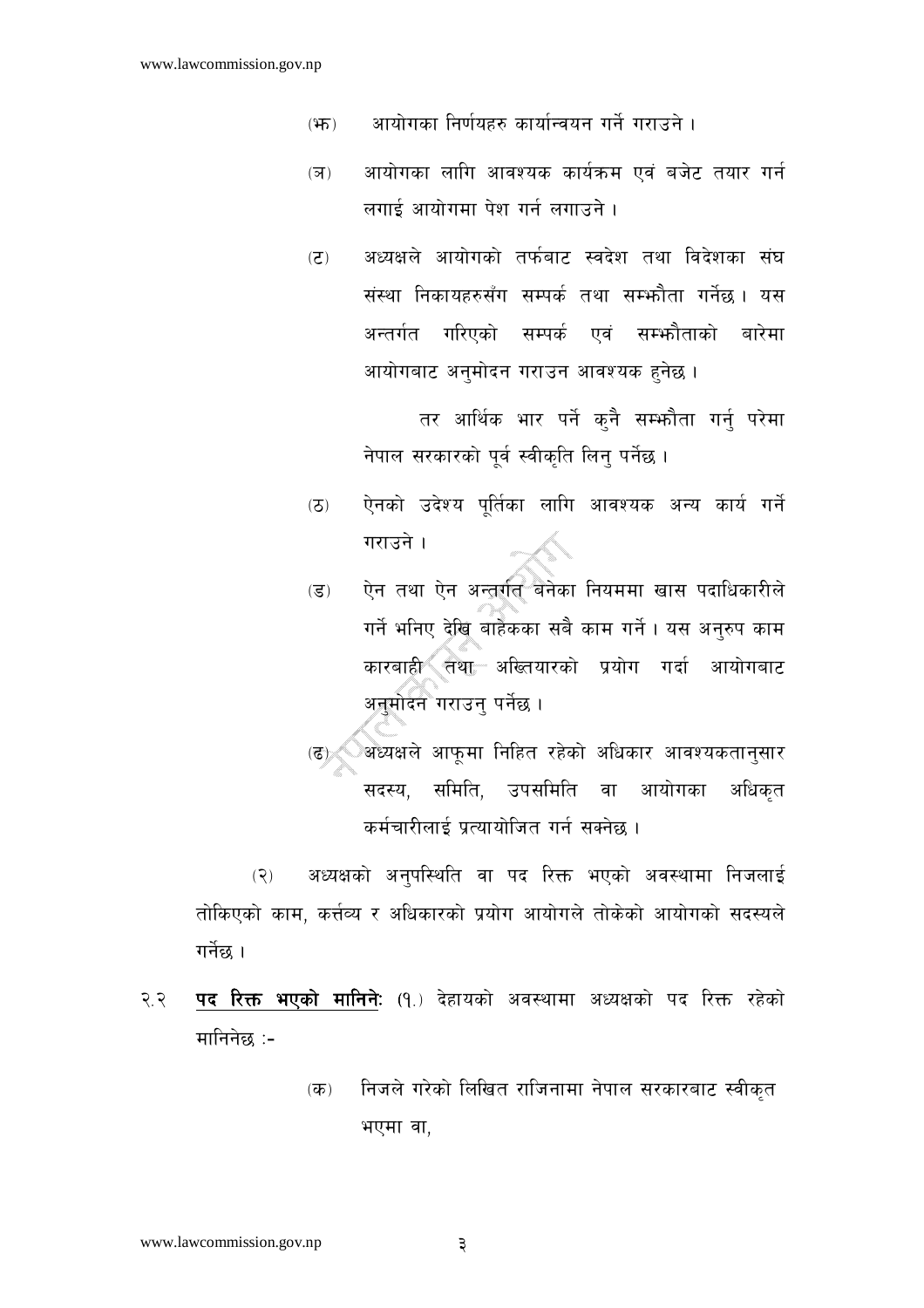- निज नैतिक पतन देखिने फौज्दारी अभियोगमा अदालतबाट  $(\overline{d})$ दोषी प्रमाणित भएमा. वा
- पदावधि पुरा भएमा, वा  $(T)$
- बहलाएमा, वा  $(\mathbf{\nabla})$
- निजको मृत्यु भएमा, वा  $\overline{(\overline{S})}$
- ऐनको दफा ५ को उपदफा (३) बमोजिम हेरफेर गरेमा।  $(\overline{\mathbf{v}})$

अध्यक्षले पाउने विदा : अध्यक्षले देहायको विदा पाउनेछ :-२.३ $\overline{a}$ 

> (१) अध्यक्षले आफ्नो पदावधिमा आयोगबाट स्वीकृत गराई प्रतिवर्ष दुई महिनाका दरले आठ महिनासम्म बिंदा उपभोग गर्न पाउनेछ । तर सात दिन भन्दा कम बिदा बस्नु परेमा आयोगलाई सूचना मात्र दिए पुग्नेछ ।

> (२) उप नियम (१) बमोजिम उपभाग गरी बाँकी रहेको बिदा सञ्चित हुनेछ र पदावधि समाप्त भएपछि त्यसरी संञ्चित रहेको बिदा वापत खाईपाई आएको तलव सरहको रकम एकम्ष्ट दिईनेछ ।

तर त्यसरी दिईने रकम ६ महिनाको तलव भन्दा बढी हुनेछैन ।

पारिश्रमिक तथा सुविधा : नेपाल सरकारको स्वीकृतिलिई अध्यक्षले देहाय अनुसारको  $3.8$ पारिश्रमिक र सविधा पाउनेछ:-

(१) आयोगबाट समय समयमा निर्धारण भएको मासिक पारिश्रमिक पाउनेछ ।

(२) एक उपयुक्त सवारी साधन र आयोगले तोके वमोजिम स्थानीय कलको सुविधा सहितको टेलिफोन सुविधा पाउनेछ।

(३) उपचार खर्च, दशै खर्च, बीमा, सापटी र अन्य सबिधाहरु आयेागले शिक्षा मन्त्रालयसंग स्वीकृति लिई निर्धारण गरे बमोजिम हुनेछ ।

(४) अध्यक्षले पाउने अन्य सुविधाहरु आयोगले निर्धारण गरे बमोजिम हनेछ ।

 $\propto$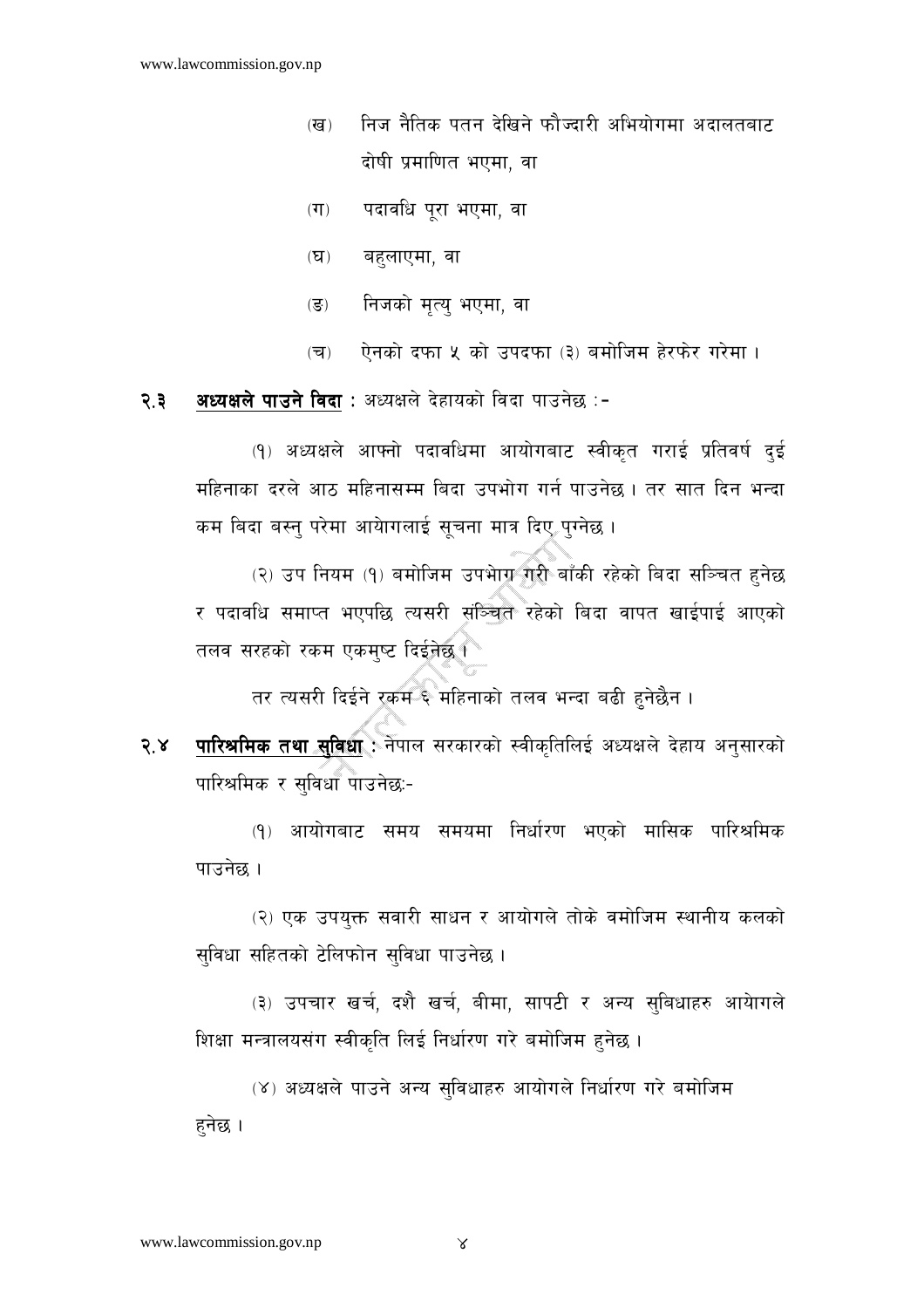## परिच्छेद-३

## सचिवालय

 $9.9$ **आयोगको सचिवालय**: (१) आयोगको कार्य सञ्चालन एवं प्रशासनिक कामकाजको लागि एक सचिवालय हनेछ ।

(२) सचिवालयको प्रमुख पदाधिकारीको रुपमा सचिव रहनेछ र निजको मातहतमा आयोगका कर्मचारीहरु हुनेछ ।

- सचिवको काम, कर्तव्य तथा अधिकार : (१) सचिवले अध्यक्षको सामान्य निर्देशनमा ३.२ रही देहायका दैनिक कार्य सञ्चालन गर्नेछ :-
	- आयोगको कर्मचारी व्यवस्थापन तथा प्रशासन सञ्चालन  $(\overline{d\overline{b}})$ गर्ने ।
	- आयोगबाट भएका निर्णयहरु कार्यान्वयन गर्ने गराउने ।  $(\overline{d})$
	- आयोगमा पेश गर्नपर्ने प्रस्तावहरु तयार गर्ने गराउने।  $(T)$
	- आयोगको वार्षिक कार्यक्रम तथा बजेट तयार गर्ने गराउने ।  $(\nabla)$
	- आयोगको आन्तरिक लेखापरीक्षण गराउने र बेरुज् फछुर्यौट  $\overline{(\overline{S})}$ सम्बन्धमा आयोगले तोके बमोजिम काम गर्ने, गराउने।
	- स्वीकृत वजेट अनुसार आयोगको आर्थिक प्रशासन  $(\overline{\mathbf{v}})$ सञ्चालन गर्ने, खर्च गर्ने।
	- आयोगको माइन्यूट तयार गर्ने, जिम्मामा लिने तथा  $(\overline{\mathcal{Q}})$ प्रमाणित गर्ने ।
	- आयोगको तर्फबाट दायर गर्न् पर्ने मुद्दाको प्रारम्भ वा  $(\overline{v})$ प्रतिरक्षा गर्नु पर्ने मुद्दा मामिलामा आवश्यक व्यवस्था गर्ने ।
	- आयोगको वित्तिय कारोवारको लेखा ठीकसंग राख्न  $(\mathfrak{F})$ लगाउने ।

 $\chi$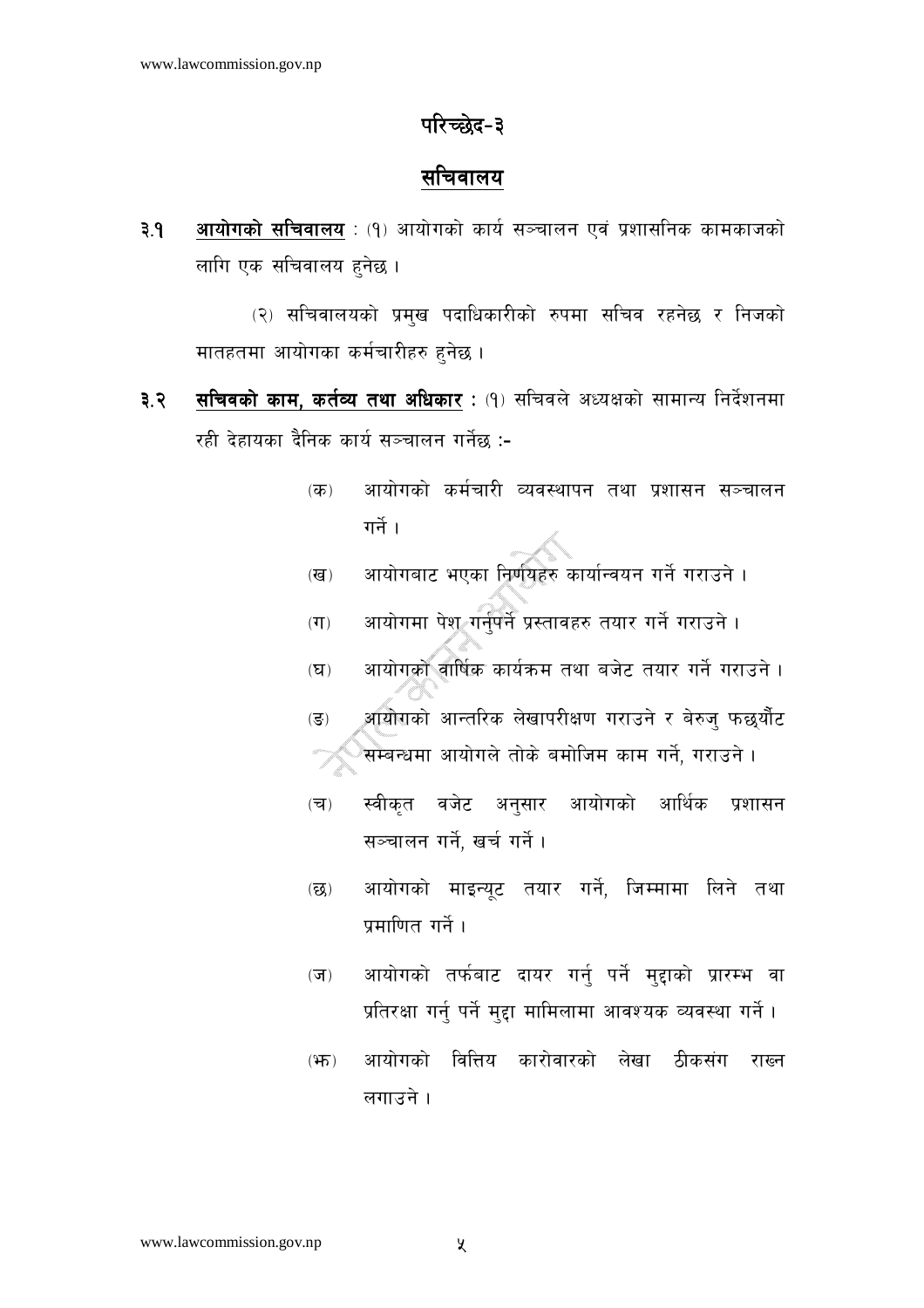- आयोगको सम्पत्तिको संरक्षण तथा संचालन सम्बन्धमा  $(5)$ आवश्यक कार्य गर्ने गराउने ।
- आयोगको केन्द्रिय कार्यालयको आन्तरिक संगठन व्यवस्थित  $(5)$ गर्ने तथा प्रशासकिय र दैनिक कार्य संचालन गर्ने गराउने ।

आयोग तथा अध्यक्षबाट प्रत्यायोजित अन्य कार्यहरु गर्ने ।  $(5)$ 

(२) सचिवले ऐन तथा ऐन अन्तर्गत बनेका नियमले तोकेका काम, कर्तव्य र अधिकारको प्रयोग गर्ने।

(३) सचिवले आफूमा निहित रहेको अधिकार आवश्यकतान्सार आयोगका अधिकृत कर्मचारीलाई प्रत्यायोजित गर्न सक्नेछन् ।

- पदरिक्त भएको मानिने: (१) देहायको अवस्थामा सचिवको पद रिक्त रहेको ३.३ मानिनेछ -
	- नेपाल सरकारबाट राजिनामा स्वीकत भएमा, वा  $(\overline{d} \overline{b})$
	- नैतिक पतन देखिने फौज्दारी अभियोगमा अदालतबाट दोषी  $(\overline{d})$ प्रमाणित भेएमा, वा

पदावधि परा भएमा, वा  $(T)$ 

- बहलाएमा, वा  $(\mathbf{\nabla})$
- मृत्य भएमा, वा  $\overline{(\overline{S})}$

ऐनको दफा ५ को उपदफा (३) बमोजिम हेरफेर गरेमा ।  $(\overline{\mathbf{v}})$ 

**विदा** : (१) सचिवले आफ्नो पदावधिमा अध्यक्षबाट स्वीकत गराई प्रतिवर्ष दई  $3x$ महिनाका दरले आठ महिनासम्म बिदा उपभोग गर्न पाउनेछ। तर सात दिन भन्दा कम बिदा लिन् परेमा अध्यक्षलाई सूचना मात्र दिए पुग्नेछ ।

(२) उपनियम (१) बमोजिम उपभोग गरी बाँकी रहेको बिदा संचित हुनेछ र पदावधि समाप्त भएपछि त्यसरी संचित रहेको बिदा वापत खाईपाई आएको तलव सरहको रकम एकमुष्ट दिईनेछ ।

तर त्यसरी दिईने रकम ६ महिनाको तलव भन्दा बढी हुनेछैन।

 $\xi$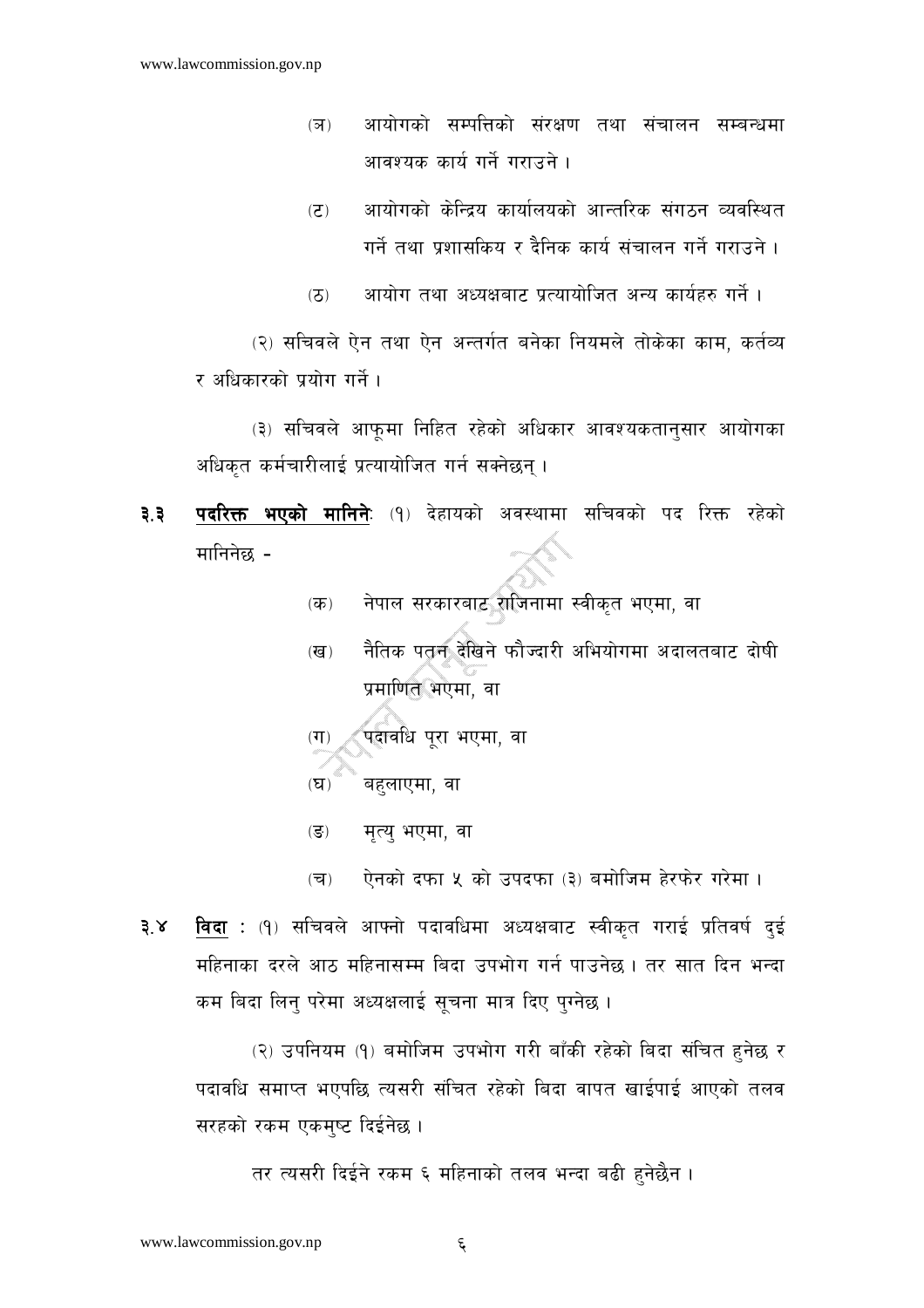पारिश्रमिक तथा सुविधा: नेपाल सरकारको स्वीकृति लिई सचिवले देहाय अनुसारको ३.५ पारिश्रमिक र सविधा पाउनेछ :-

(१) सचिवले आयोगबाट समय समयमा निर्धारण भएको पारिश्रमिक पाउने छन् ।

(२) आयोगले सचिवका लागि एक उपयक्त सवारी साधन र एकसेट टेलिफोनको ब्यवस्था गर्नेछ ।

(३) सचिवले पाउने उपचार खर्च, दशै खर्च, बीमा, सापटी र अन्य सुबिधाहरु आयोगले शिक्षा मन्त्रालयको स्वीकृति लिई निर्धारण गरे बमोजिम हुनेछ।

(४) सचिवले पाउने सविधाहरु आयोगले निर्धारण गरे बमोजिम हनेछ ।

## परिच्छेद–४

## <u>आयोग</u>को बैठक तथा कार्य प्रणाली

- **आयोगको बैठक** : (१) आयोगको बैठक कम्तिमा महिनाको एक पटक बस्नेछ ।  $X,9$ (२) आवश्यकता अनुसार सो बाहेक कनै पनि समयमा बैठक बोलाउन सकिनेछ ।
- **आयोगको बैठकका लागि सूचना** : (१) सचिवले अध्यक्षको निर्देशनमा आयोगको  $8.8$ बैठक बोलाउन् पर्नेछ ।

(२) बैठक बस्ने सूचना कम्तिमा तीन दिन पहिले सदस्यहरुलाई दिन् पर्नेछ । सो सूचनामा बैठक बस्ने स्थान, मिति, समय, तथा एजेण्डाहरु उल्लेख भएको हुन् पर्नेछ ।

तर विषयवस्तको अनिवार्यताले आवश्यक भएमा पहिले पनि बैठक बोलाउन सकिनेछ ।

(३) आयोगमा छलफल हुने एजेण्डाका विषयमा कनै प्रतिबेदन वा विषयबस्त् सम्बन्धित सामग्री रहेछ भने सो पनि बैठकको सूचना साथ पठाई दिन् पर्नेछ ।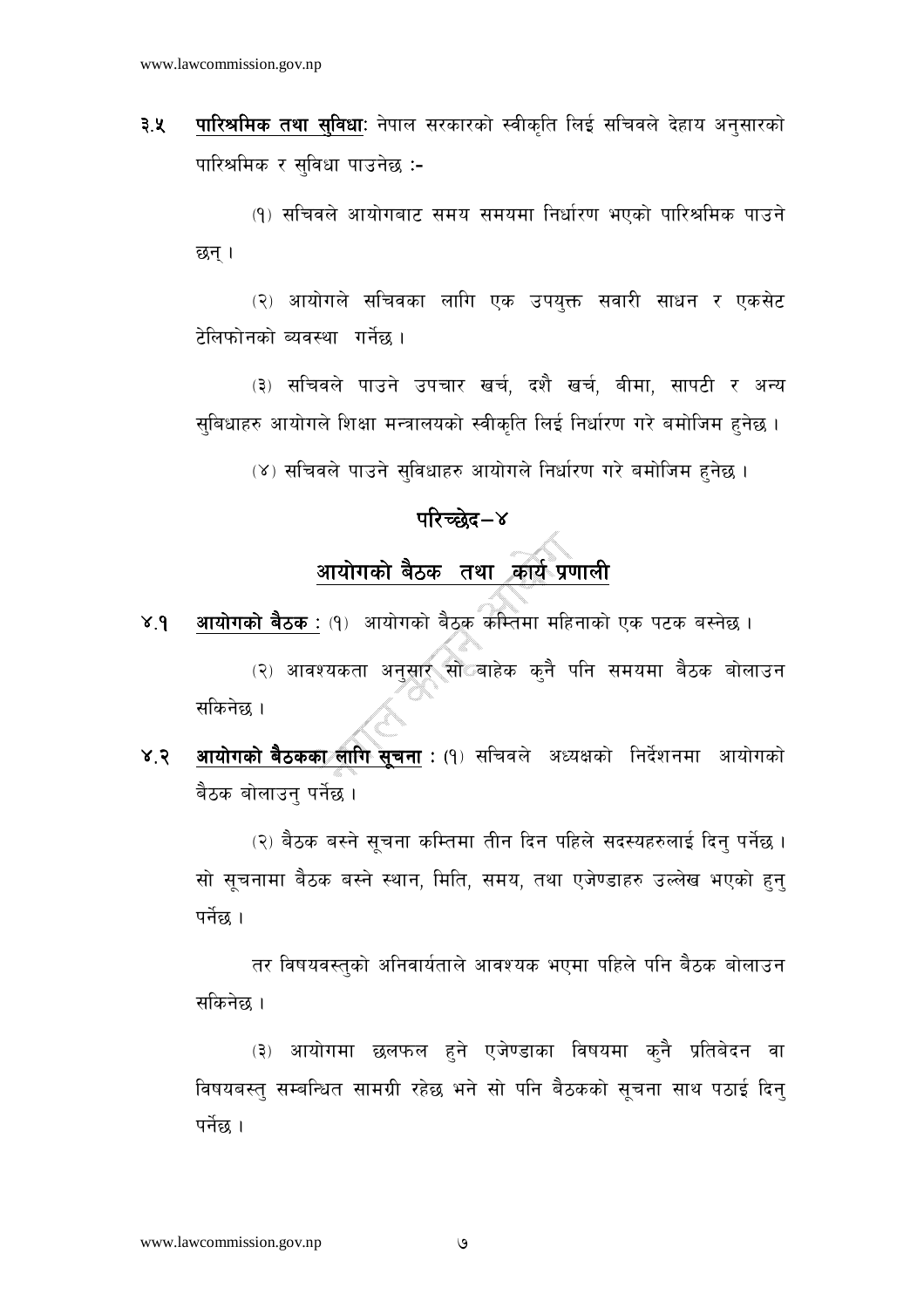- बैठकको गणपुरक संख्या तथा निर्णय : (१) बैठकको गणपुरक सख्या कुल सदस्य  $X, \xi$ संख्याको पचास प्रतिशत हुनेछ ।
	- बहमतबाट भएको निर्णय आयेागको निर्णय मानिनेछ ।  $(5)$
	- बैठकमा मत बराबर भएमा अध्यक्षको मत निर्णायक हुनेछ ।  $(5)$
- बैठकको अध्यक्षता : (१) बैठकको अध्यक्षता आयोगको अध्यक्षले गर्नेछन् ।  $X^{\prime}X$

अध्यक्षको अनुपस्थितिमा बैठकको अध्यक्षता अध्यक्षले तोकेको  $(5)$ सदस्यबाट हुनेछ ।

- आयोगको निर्णय प्रमाणित गर्ने : (१) आयोगको निर्णय तुरुन्तै निर्णय-अभिलेख  $X, X$ पुस्तिकामा लेखिनेछ।
	- निर्णय-अभिलेख प्रमाणित गर्ने काम सचिवबाट हनेछ ।  $(5)$
- विशेषज्ञ वा सम्बन्धित व्यक्तिलाई सरिक गराउन सकिने: (१) अध्यक्षले आवश्यक  $X \xi$ वा उपयक्त ठहराएको विशेषज्ञ वा सम्बन्धित व्यक्ति वा अधिकारीलाई बैठकमा आमन्त्रित गर्न सक्नेछन ।

उपनियम (१) बमोजिम आमन्त्रित व्यक्तिले छलफलमा भाग लिन  $(5)$ तथा आफ्नो राय प्रस्तुत गर्न सक्नेछन् । तर बैठकमा मत दिन पाउने छैन ।

## परिच्छेद–५

## आयोगका समिति तथा तिनको कार्य प्रणाली

- आयोगका समितिहरु : (१) आयोगमा निम्न समिति रहनेछन :  $9.9$ 
	- समकक्षता समिति  $(\overline{d}$
	- गणस्तर सनिश्चिता समिति  $(\overline{d})$
	- $($ ग $)$  पाजिक समिति
	- अनुसन्धान समिति  $(\nabla)$
	- आयोगले उपयुक्त ठहराएको अन्य क्नै पनि समिति ।  $(\overline{S})$
	- समितिका सदस्यहरुको मनोनयन आयोगबाट हनेछ।  $(5)$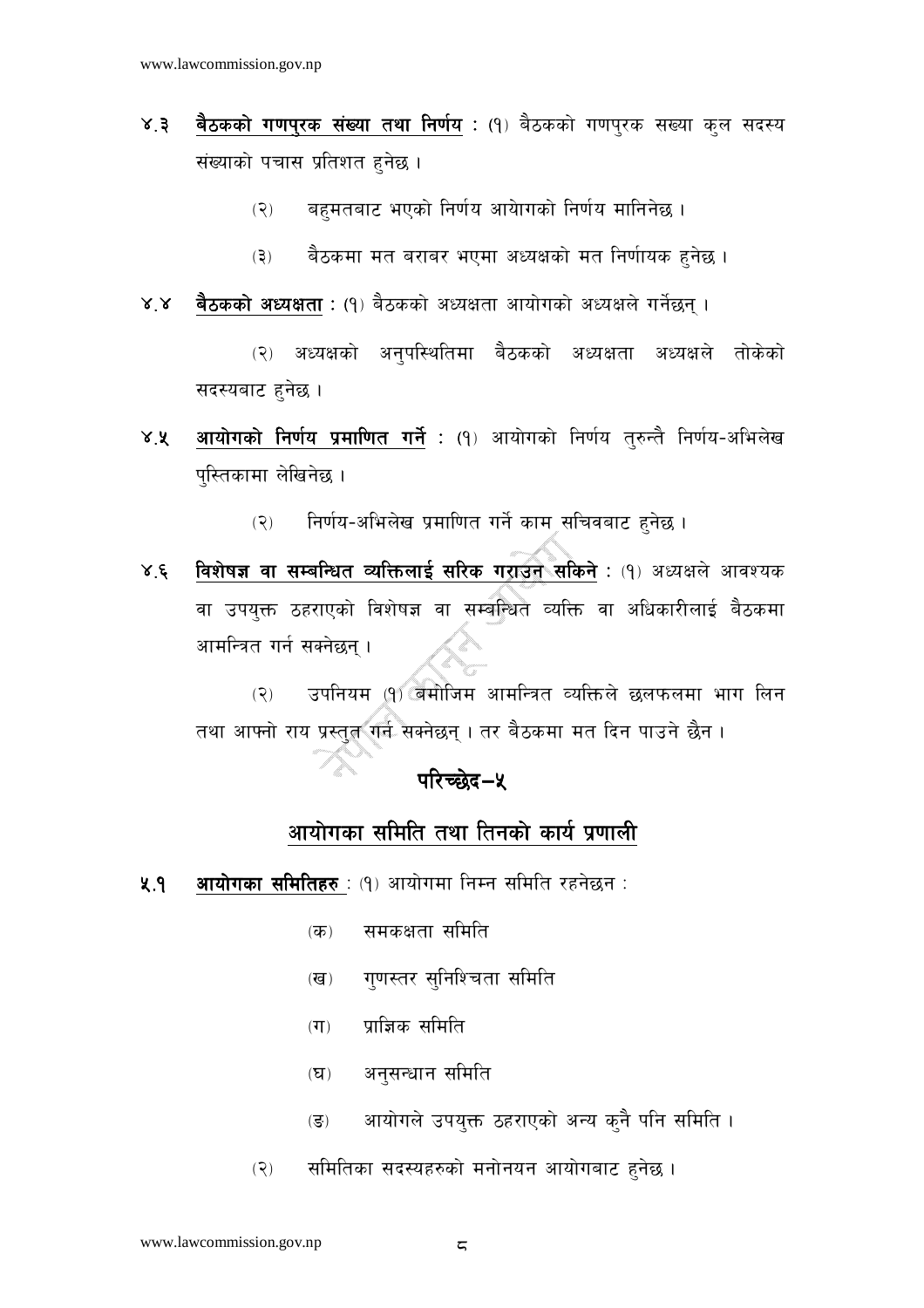<mark>समितिक<u>ा काम</u> : (</mark>१) समितिको कार्यक्षेत्र आयोगले निर्धारण गरे बमोजिम हुनेछ । ५.२ $\overline{a}$ 

(२) समितिले आयेागद्वारा सम्पिएको सम्बन्धित काम बारे छलफल वा आवश्यकता अनुसार छानविन, अध्ययन, परामर्श समेत गरी गराई आफ्नो राय अध्यक्ष मार्फत आयोग समक्ष पेश गर्नेछ ।

समितिको बैठक : (१) समितिको बैठक आवश्यकतान्सार बस्नेछ ।  $4.3$ 

(२) समितिको संयोजकले आवश्यकतानसार समितिको बैठक बोलाउनेछन् ।

(३) समितिले बैठकसम्बन्धी कार्यविधि सो समिति आफैले निर्धारण गरे वमोजिम हनेछ ।

विश्वविद्यालय समन्वय समिति: (१) नियम ५.१ मा जुनसुकै कुरा लेखिएको भए  $X^{\prime}$ पनि विश्वविद्यालयहरुबीच समन्वय गर्न आयोगको अध्यक्षको अध्यक्षतामा विश्वविद्यालयका उपकलपति सदस्य रहेको एक विश्वविद्यालय समन्वय समिति रहनेछ ।

समितिले विश्वविद्यालयहरु बीच शैक्षिक गुणस्तर, पाठुयक्रम, उपाधि  $(5)$ लगायत अन्य आवश्यक विषयमा छलफल गरी उपयक्त समन्वय स्थापना गर्नेछ ।

समितिको बैठक अध्यक्षले आवश्यकतानुसार बोलाउन सक्नेछ ।  $(5)$ 

समितिका सदस्यहरुलाई उपलब्ध हुने भत्ता सुविधा : (१) समितिका संयोजक एवं ५.५ सदस्यहरुलाई आयोगको निर्णयानसारका भत्ता तथा सविधा प्रदान गरिनेछ ।

#### परिच्छेद–६

## <u>अनुदान वितरण सम्बन्धि का</u>र्यविधि

विश्वविद्यालयलाई अनदान वितरण: आयोगले आफ्नो कोषबाट  $6.9$  $(9)$ विश्वविद्यालयलाई अनुदान वितरण कार्य गर्नेछ ।

अनुदान वितरण साधारण तथा विकास गरी सामान्यतया दुई  $(5)$ शीर्षकमा गरिनेछ ।

साधारण तर्फ अनुदान वितरण गर्दा मुलत: निम्न कुरालाई आधार  $(3)$ मानिनेछ∷−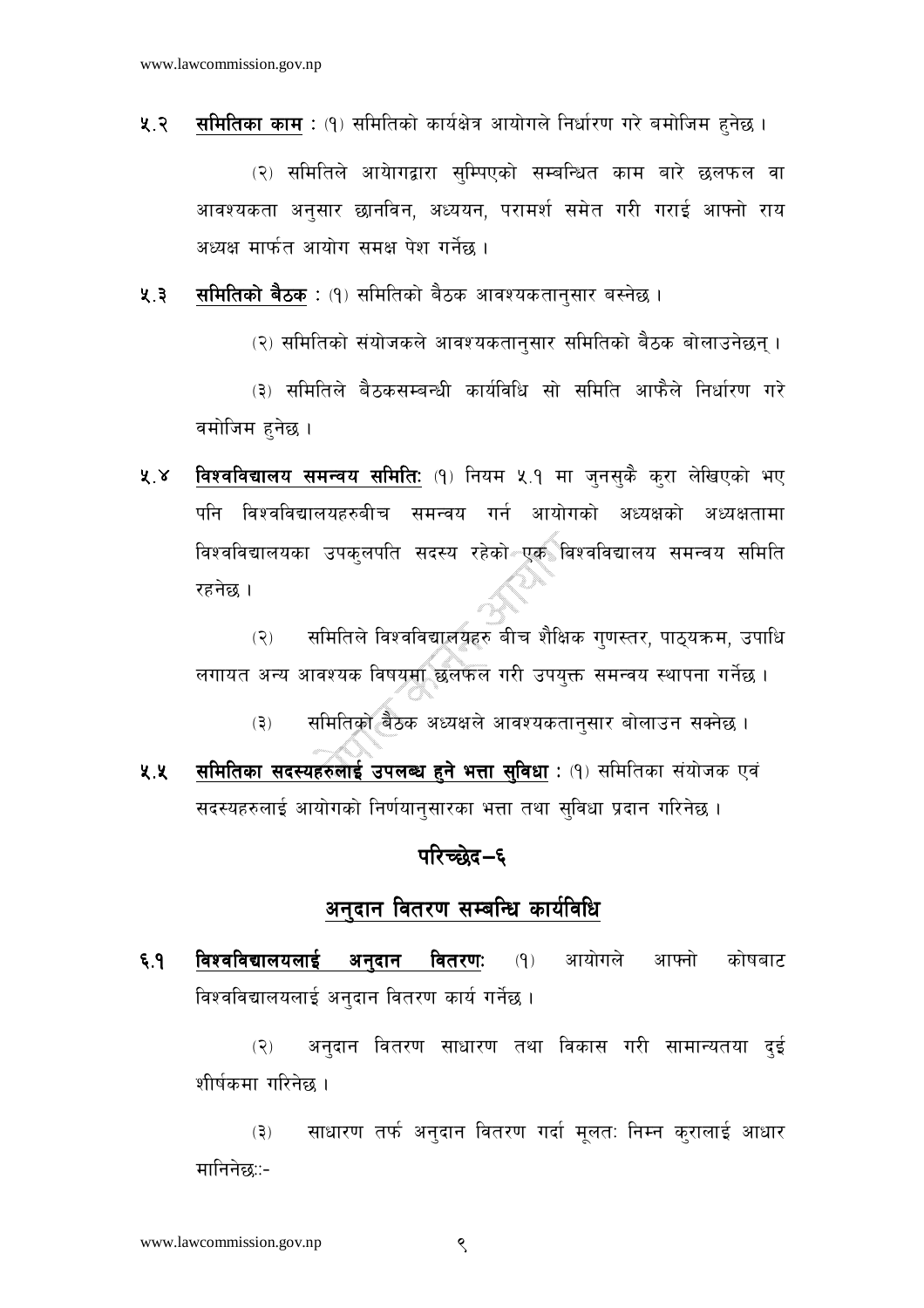- आयोगले वितरण गर्दै आएको अनदानको रकम पद्धति एवं  $(\overline{d}$ परम्परा ।
- विश्वविद्यालयको पठन पाठन क्षेत्र, शिक्षक-संख्या, विद्यार्थी- $(\overline{d})$ सख्या, तथा उत्तीर्ण संख्या,
- विश्वविद्यालय क्याम्पस एवं तिनका आंगिक तथा सम्वन्धन  $(T)$ प्राप्त क्याम्पसको स्वरुप र विस्तार.
- विश्वविद्यालयको आयश्रोत,  $(\nabla)$
- विश्वविद्यालयले पठन पाठनमा कायम गरेको श्रेष्ठताको  $\overline{(\overline{S})}$ स्तर, तथा
- आयोगले उपयुक्त ठानेका अन्य कुरा।  $(\overline{\mathbf{v}})$

विश्वविद्यालयले आर्थिक वर्ष शुरु हुनुभन्दा कम्तिमा ६ महिना पूर्व  $(X)$ विश्वविद्यालयको आगामी आर्थिक वर्षको बजेटको कार्यक्रम तथा प्रस्ताव आयोग समक्ष प्रस्तुत गर्न पर्नेछ ।

विश्वविद्यालयलाई प्रदान गरिने आवश्यक विकास खर्चका लागि  $(\lambda)$ अनुदान दिने निर्णय गर्नु पूर्व आयोगले सम्बन्धित विश्वविद्यालयबाट विस्तुत योजना माग गर्न सक्नेछ छि

सम्बन्धन प्राप्त शैक्षिक संस्थालाई अनुदान वितरण : (१) अनुदान रकम माग गर्ने ६.२ स्नातक तथा स्नातकोत्तर अध्ययन अध्यापन गर्ने गराउने शैक्षिक संस्थाले आयोग समक्ष कम्तिमा आर्थिक वर्ष शुरु हुनुभन्दा चार महिना पहिले आयोगबाट निर्धारित ढाँचामा विवरण भरी प्रस्तुत गर्नु पर्नेछ।

आयोगले सम्बन्धनप्राप्त क्याम्पसहरुलाई देहायको  $(5)$ आधारमा मुल्यांकन एवं वर्गीकरण गर्नेछ :

- क्याम्पसको भौतिक अवस्था ।  $(\overline{d\overline{b}})$
- क्याम्पसको आर्थिक अवस्था । यस प्रयोजनका लागि लेखा  $(\overline{d})$ परीक्षण प्रतिबेदन संलग्न हुन् आवश्यक हुनेछ ।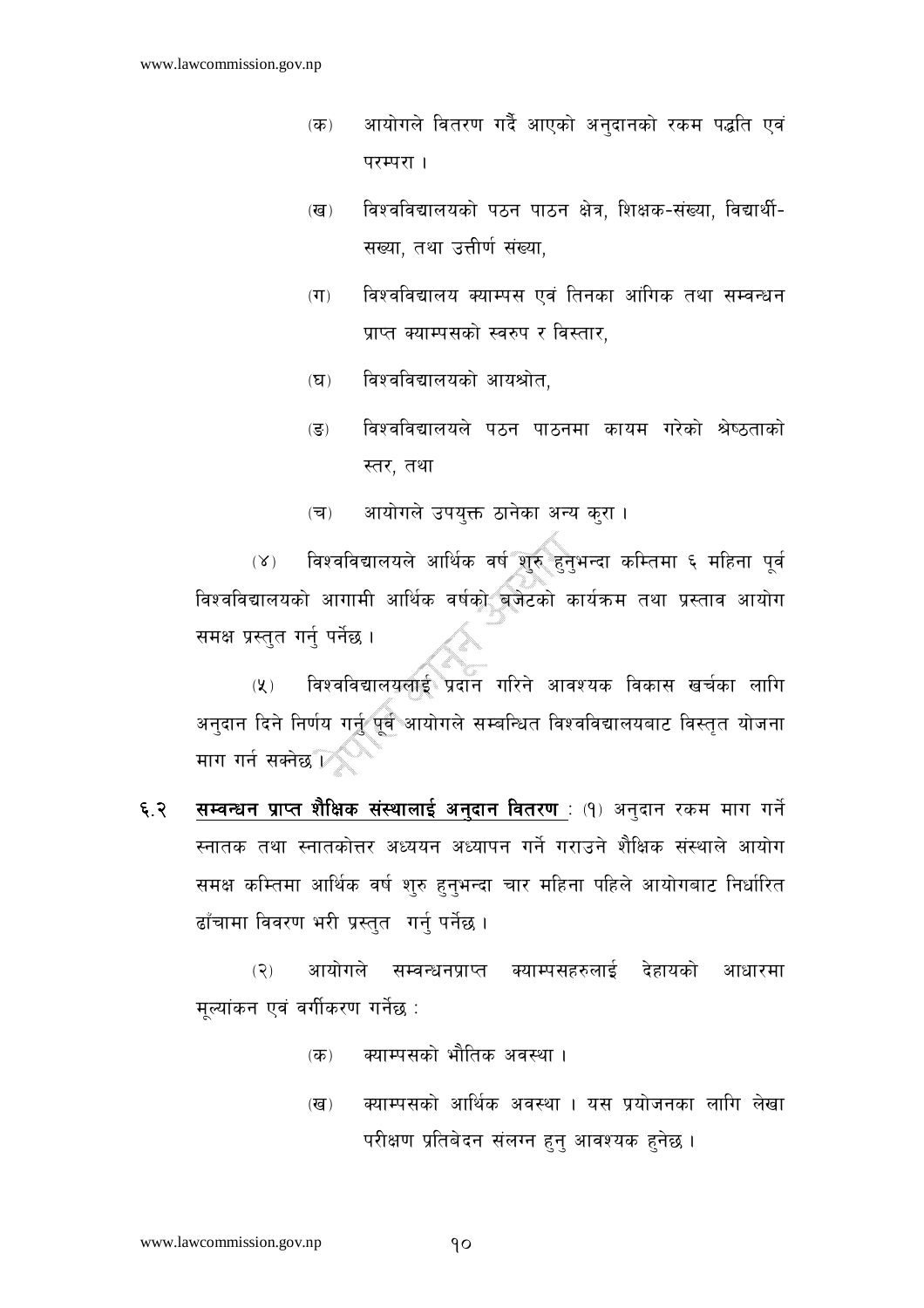- क्याम्पसमा पठन पाठनका क्षेत्र ।  $(T)$
- शिक्षक तथा कर्मचारीको संख्या, योग्यता एवं शिक्षण  $(\overline{B})$ भारसहितको विवरण ।
- स्नातक तथा सोभन्दा माथिल्लो तहको विद्यार्थी सख्या.  $(\overline{S})$ विद्यार्थी उत्तीर्ण प्रतिशत ।
- क्याम्पसको प्रगति स्थिति ।  $(\overline{\mathbf{v}})$
- आयोगले दिदै आएको अनुदानको स्थिति ।  $(55)$
- प्राज्ञिक अनुसन्धानात्मक लेख, प्रतिवेदन तथा अन्य  $(\overline{\mathbf{v}})$ प्रकाशन ।
- आयोगले उपयुक्त ठहराएका अन्य आधारहरु ।  $(\mathfrak{F})$

आयोगले उपनियम (२) मा उल्लेख भएका अवस्थाहरुलाई मध्यनजर  $(5)$ गरी "एक फ्याकल्टी एक प्रोग्रामको" आधारमा सम्बन्धन प्राप्त क्याम्पसलाई एकमुष्ट अनुदान निर्धारण गर्नेछ । आयोगले उपयुक्त ठहराएको मापदण्डमा आधारित भएर थप अनुदान प्रदान गर्न सक्नेछ ।

आयोगले खास प्रयोजनका अनुदान प्रदान गर्न सक्नेछ । यसरी खास  $(X)$ प्रयोजनका लागि गरिएको अनुदान सोही प्रयोजनमा मात्र खर्च गर्नु पर्नेछ ।

यस नियममा जुनसुकै कुरा लेखिएको भए पनि नेपाल सरकारले  $(\lambda)$ दलित, उत्पीडित जनजाति तथा महिलाका सम्बन्धमा खास नीति लिएको रहेछ भने सो आधारमा समेत अनदान वितरण गर्न सकिनेछ ।

लगातार तीन वर्षसम्म पनि आयोगद्रारा निर्धारित प्रतिशतभन्दा कम  $(\xi)$ विद्यार्थी उत्तीर्ण गराउने क्याम्पसलाई अनुदान बन्द गर्न सकिनेछ ।

आयोगले निरीक्षण गरी गराई प्राप्त गरेको प्रतिबेदनलाई समेत  $(9)$ अनुदान निर्धारणमा ध्यान दिईनेछ ।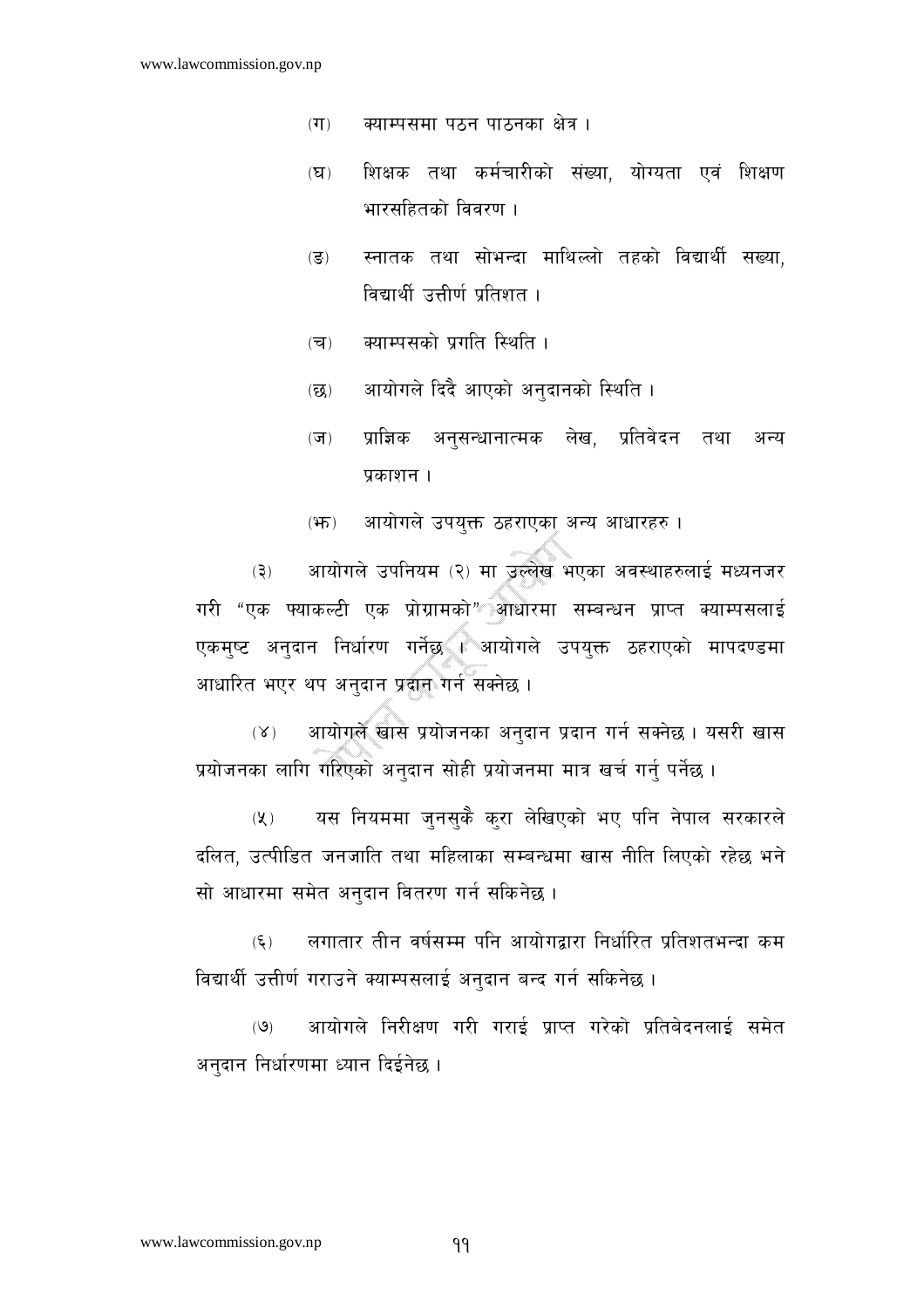अनदान प्राप्त गर्ने शैक्षिक संस्थाले आयोग समक्ष लेखा परीक्षण  $(\boldsymbol{\Xi})$ प्रतिवेदन सहित वार्षिक विवरण आर्थिक वर्ष समाप्त भएको ६ महिनाभित्र प्रस्तुत गर्न अनिवार्य हुनेछ ।

- आयोगको अधिकार : अनुदान वितरणको प्रयोजनार्थ आयोगले देहाय बमोजिम गर्न ६.३ सक्नेछ:
	- $(9)$ माग भए बमोजिमका रकमहरुमा हेरफेर गर्न, घटाउन वा अस्वीकत गर्न.
	- खास शीर्षक अन्तर्गत हुने खर्चको बारेमा वस्तुस्थिति पत्ता लगाउन  $(5)$ अभिलेख मगाई हेर्न,
	- सम्बन्धित आधिकारिक व्यक्तिलाई बोलाई स्पष्ट गर्न लगाउन ।  $(5)$
- पुरस्कृत गरिने: आयोगको पर्ण अनुदानमा भर परिरहेका संस्थाले आफ्नो प्रयासबाट  $6.8$ आयस्रोत जुटाएको खण्डमा पाइरहेको अनुदान नघटाई छट्टै उपयुक्त पुरस्कार अथवा म्याचिङ्ग फण्ड उपलब्ध गराइनेछ ।
- सहयोग गर्ने : (१) आयोगले शैक्षिक संस्थाहरुलाई खास कार्यक्रम सञ्चालन गर्न ६.५ आह्वान गर्न सक्नेछ ।

उपनियम (१) बमोजिमको कार्यक्रम सञ्चालन गर्ने शैक्षिक  $(2)$ संस्थालाई आयोगले आवश्यक सहयोग जुटाउन सक्नेछ ।

## परिच्छेद–७

## गुणस्तर सुनिश्चितता एवं सुधार कार्यक्रम सञ्चालन

- गुणस्तर सुनिश्चितता कार्यक्रमः (१) आयोगले उच्च शिक्षाको गुणस्तर सुनिश्चितता  $9.9$ तथा अभिवृद्धिका लागि देहायका कृयाकलापहरु गर्नेछ :-
	- प्रदान गरिने उपाधिहरुको मुल्यांकन,  $(\overline{d}$
	- पाठयक्रम मल्यांकन,  $(\overline{d})$
	- शिक्षकहरुको मल्यांकन,  $(T)$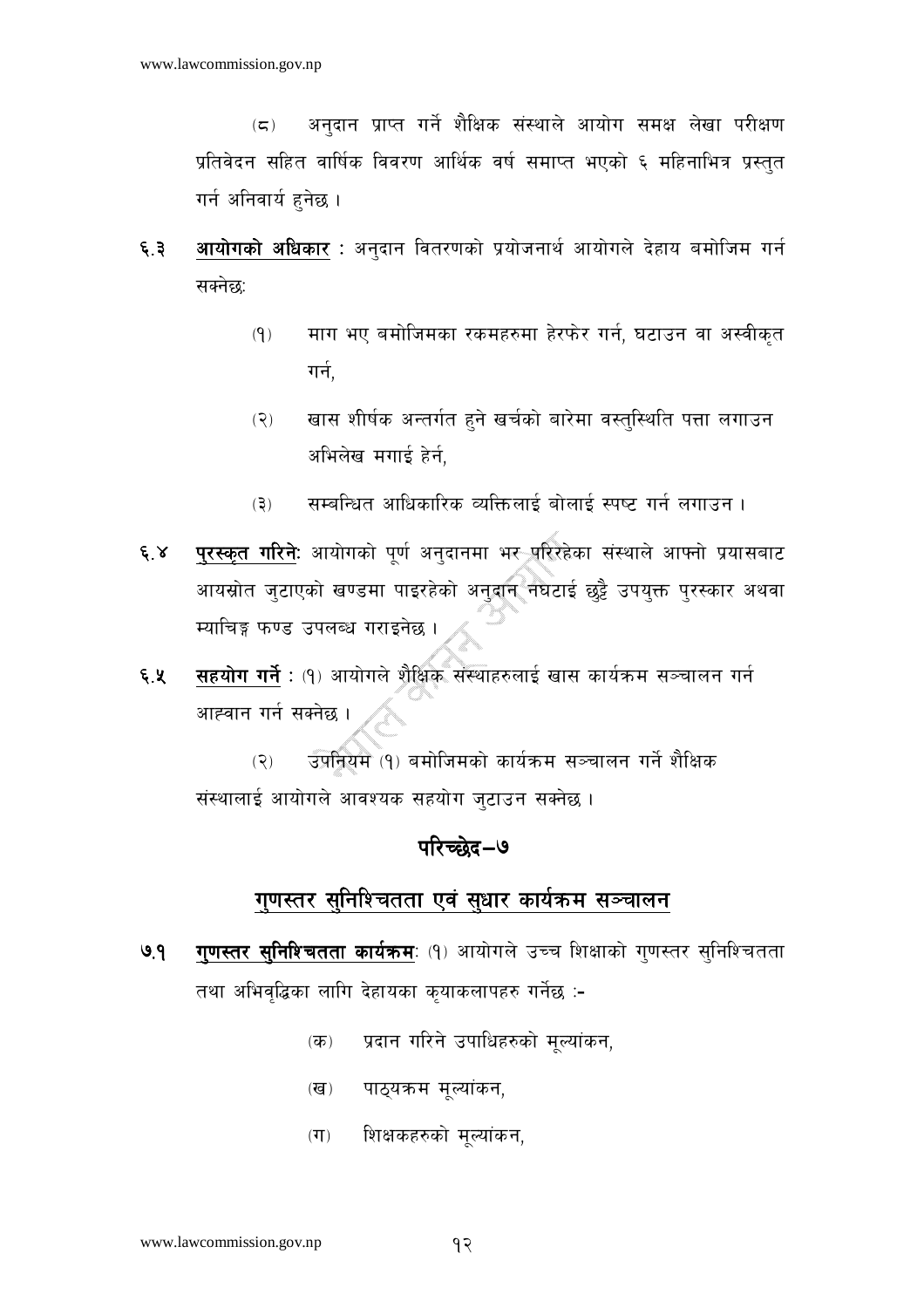- भौतिक पूर्वाधारहरुको मूल्यांकन,  $(\nabla)$
- उत्तीर्ण संख्याहरुको मूल्यांकन  $\overline{(\overline{S})}$
- अनुसन्धान प्रकाशनहरुको मूल्यांकन ।  $(\overline{\mathbf{v}})$

(२) उपनियम (१) बमोजिमका कियाकलापहरु सञ्चालनका लागि आयोगले उपयुक्त प्रक्रिया एवं पद्धति अपनाउनेछ।

- शिक्षक गुणस्तर सुधार कार्यक्रम : आयोगले उच्च शिक्षामा कार्यरत शिक्षकहरुको ७.२ प्राज्ञिक स्तर बृद्धिका लागि सामान्यत: निम्न कार्यक्रम सञ्चालन गर्नेछ :-
	- अनुसन्धान प्रवर्द्धन ।  $($ क्  $)$
	- अध्ययन अध्यापन भ्रमण ।  $(\overline{d})$
	- विद्वत् वृत्ति ।  $(TF)$
	- भौतिक सुबिधा विकास**।**  $(\nabla)$
	- पुस्तकालय सुदृढीकरण तथा उपकरण ।  $\overline{(\overline{S})}$
	- अध्ययन सामग्री विकास ।  $(\overline{\mathbf{v}})$
	- शैक्षिक गोष्ठी, कार्यशाला तालिम एवं सम्मेलन ।  $(\overline{\mathsf{R}}\overline{\mathsf{S}})$
	- <sup>६</sup> शिक्षक सम्मान तथा पुरस्कारको व्यवस्था ।  $(\overline{v})$
	- आयोगले उपयुक्त ठहराएको अन्य कार्यक्रम।  $(\mathfrak{F})$
- अनुसन्धान प्रवर्द्धन : अनुसन्धान प्रवर्द्धन अन्तर्गत निम्न किसिमका कार्यक्रम  $9.3$ सञ्चालन गरिनेछन ः
	- लघ् अनुसन्धान  $(\overline{\mathbf{p}})$
	- विशेष अनुसन्धान  $(\overline{d})$
	- अनसन्धान सन्दर्भ सामग्री तथा पर्वाधार विकास  $(T)$
	- आयोगले उपयक्त ठहराएको अन्य कार्यक्रम।  $(\nabla)$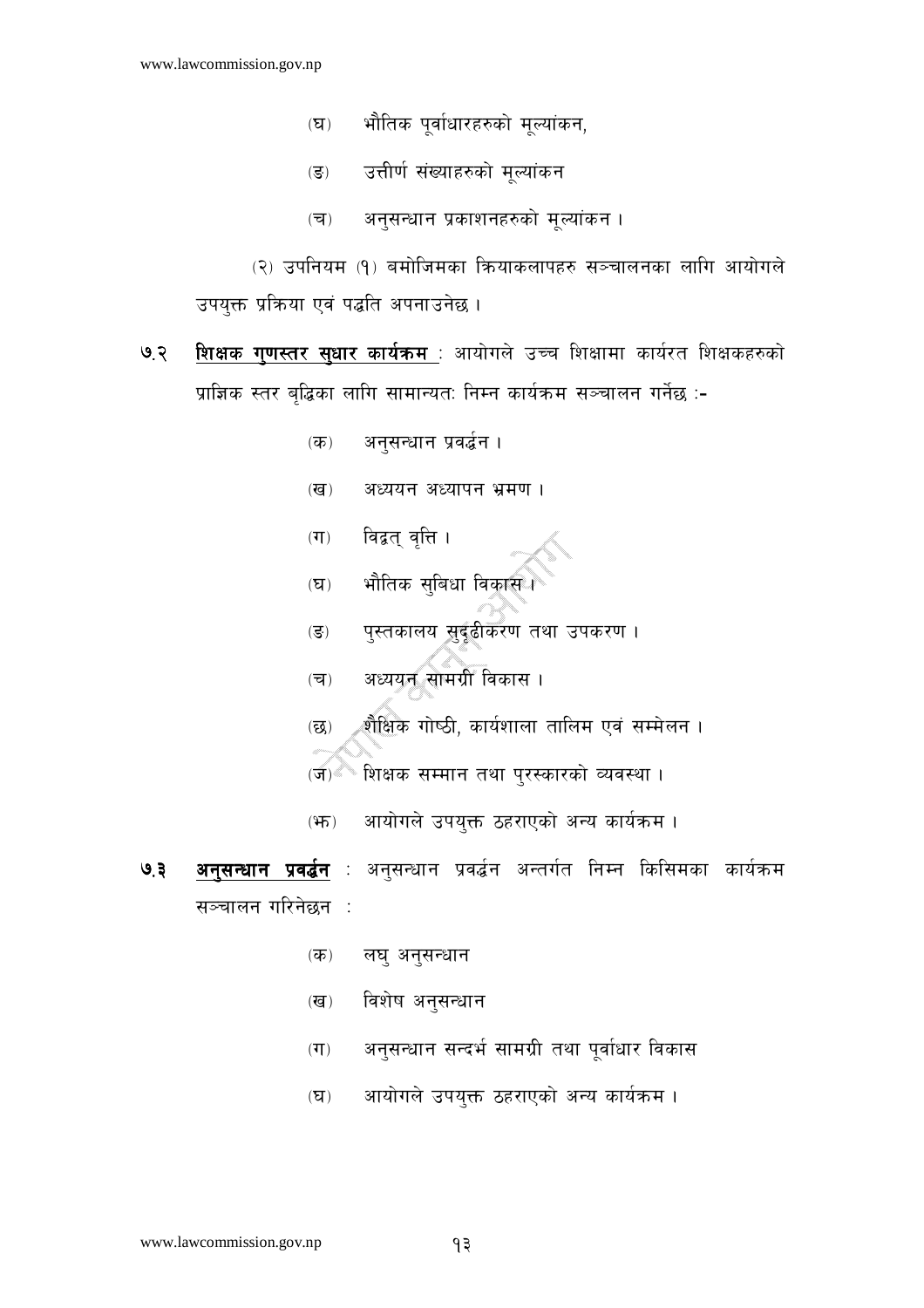- लघु अनुसन्धान : लघु अनुसन्धान भन्नाले ससाना अध्ययन परियोजनालाई लिइनेछ  $9.8$ जसको सम्पन्न गर्न पर्ने अवधि बढीमा ६ महिनाको हुनेछ । यस किसिमको परियोजना सञ्चालन आधार निम्न रहनेछन:-
	- $(\overline{d\overline{b}})$ लघ अनसन्धान कार्यमा विश्वविद्यालय वा शैक्षिक संस्थाहरुमा कार्यरत पि.एच.डि नगरेका सहप्राध्यापक सम्मका शिक्षकहरुलाई संलग्न गराईनेछ ।
	- यस्तो परियोजनाको संख्या आयोगले बार्षिक कार्यक्रम  $(\overline{d})$ अन्तर्गत तय गरे बमोजिम हनेछ ।
	- परियेाजनाका लागि आयोगले आवेदन आह्वान गर्नेछ ।  $(T)$
	- आवेदक शिक्षकले आयोगद्वारा निर्धारण गरिएको विवरण  $(\mathbf{\Sigma})$ सहित निर्धारण समयभित्र आवेदन गर्न् पर्नेछ ।
	- प्राप्त आवेदन माथि आयोगले अनुसन्धान समितिबाट  $(\overline{S})$ मूल्यांकन गरी गराई परियोजना स्वीकृत गर्नेछ ।
	- परियोजना सञ्चालनका लागि आयेागले निर्धारण गर<mark>े</mark>  $(\overline{\mathbf{v}})$ ब्रमोजिमको रकम उपलब्ध गराउनेछ ।
	- (छ) निर्धारित अवधिभित्र परियोजना सम्पन्न गरी प्रस्तत नगरेमा परियोजना रद्द गरी अनुसन्धानका लागि दिइएको रकम सम्बन्धित शिक्षकबाट असुल उपर गरिनेछ ।
	- यस सम्बन्धी अन्य क्राहरु आयोगले निर्धारण गरे बमोजिम  $(\overline{v})$ हनेछ ।
- विशेष अनुसन्धान : (१) आयोगद्वारा तोकिएका विषय वा प्रस्तावकद्वारा प्रस्तावित ७.५ विषयलाई आयोगले स्वीकार गरेको विषयको सम्वन्धमा एक वा एक भन्दा बढी शिक्षकद्वारा अलग अलग वा संयुक्त रुपमा विशेष अनुसन्धान गराउन सकिनेछ ।

(२) यस्तो अनुसन्धान सम्बन्धित शैक्षिक संस्थाबाट समेत प्रस्तावित गर्न सकिनेछ। शिक्षकले आवेदन गरेकोमा सम्बन्धित शैक्षिक संस्थाको सिफारिश आवश्यक हनेछ ।

 $\delta$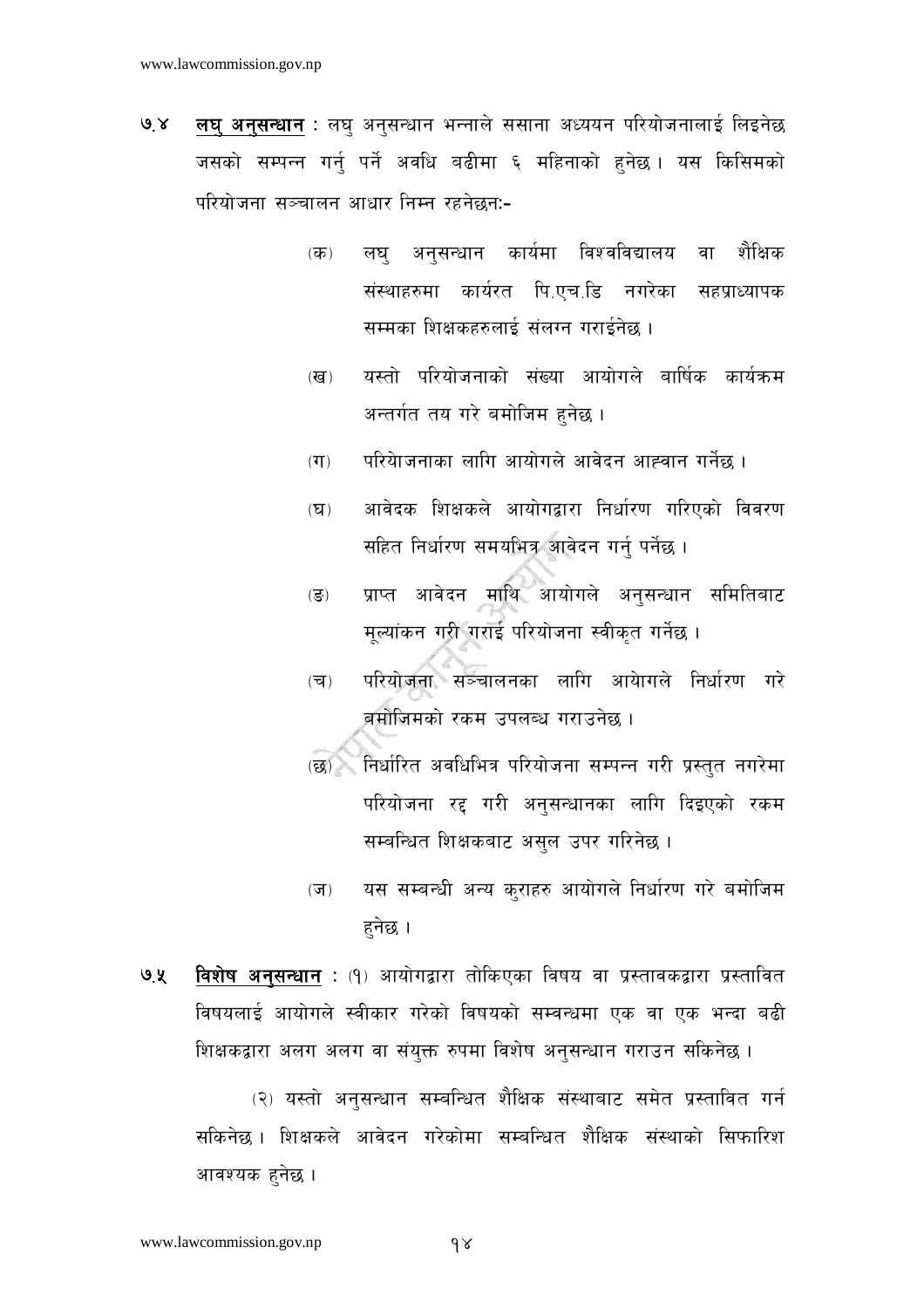(३) प्राप्त प्रस्तावहरु अनसन्धान समितिको सिफारिशमा आयेागले स्वीकार गर्ने र त्यसका लागि स्वीकत भएको रकम अनसन्धानकर्तालाई उपलब्ध गराईनेछ ।

अन्य करा नियम ७.३ सरह हुनेछन् ।  $(\lambda)$ 

अनुसन्धान सन्दर्भ सामग्री विकास कार्यक्रम : (१) यस परिच्छेद बमोजिम स्वीकृत  $9.5$ गरिएका अनुसन्धान परियोजनामा कार्यरत अनुसन्धानकर्तालाई आवश्यक पर्ने सन्दर्भ सामग्रीहरु पस्तक, जर्नल, शैक्षिक सामग्री खरिद गर्नका लागि आयोगले निर्धारण गरे बमोजिमको रकम उपलब्ध गराउन सकिनेछ। यस अन्तर्गत के कस्ता कुरामा के कति र कसरी रकम उपलब्ध हुने हो भन्ने कुराका आधार र शर्त आयोगले छुट्टै तोकि दिनेछ ।

(२) यस नियम बमोजिम खरिद भएका सामग्री स्थायी प्रकृतिका र अन्य अनुसन्धान कार्यमा समेत काम लाग्ने देखिएमा आयोगमा बुफ़ाउन् पर्नेछ ।

(३) उपनियम (२) को प्रयोजनका लागि अनुसन्धानकर्ताले खरिद भएका सामग्रीको मूल्य समेत उल्लेख गरी आयोग समक्ष विवरण प्रस्तुत गर्नु पर्नेछ ।

(४) अध्ययनकर्तालाई आयोगले ठहराए बमोजिमको रकम अनुसन्धानको क्रममा स्थलगत अध्ययन, टाईपिङ्ग तथा वाइण्डिङ्ग फोटोकपीको प्रयोजनका लागि उपलब्ध गराउन सक्नेछ ।

(५) अनुसन्धानकार्यलाई प्रवर्द्धन गर्ने गराउने प्रयोजनार्थ आयोगले अनुसन्धान विधी वा अनुसन्धानात्मक गोष्ठी वा कक्षा सञ्चालन तथा सो प्रयोजनका लागि विशेषज्ञ प्राध्यापकहरुको निमित्त पारिश्रमिक लगायतमा लाग्ने खर्च उपलब्ध गराउन सक्नेछ । तर यस्तो प्रस्ताव सम्बन्धित विश्वविद्यालयबाट प्राप्त हुन आवश्यक पर्नेछ ।

(६) अनुसन्धान सामग्री सम्बन्धी अन्य कुराहरु आयोगले निर्धारण गरे बमोजिम हनेछ ।

अध्ययन अध्यापन भ्रमण: (१) अध्ययन अध्यापन भ्रमण निम्न किसिमका हुनेछन:  $9.9$ 

> बरिष्ठ शिक्षकहरुको क्याम्पस भ्रमण  $(5)$

सार्क मुलुकभित्र अध्ययन अनुसन्धानको निमित्त भ्रमण ।  $(\overline{d})$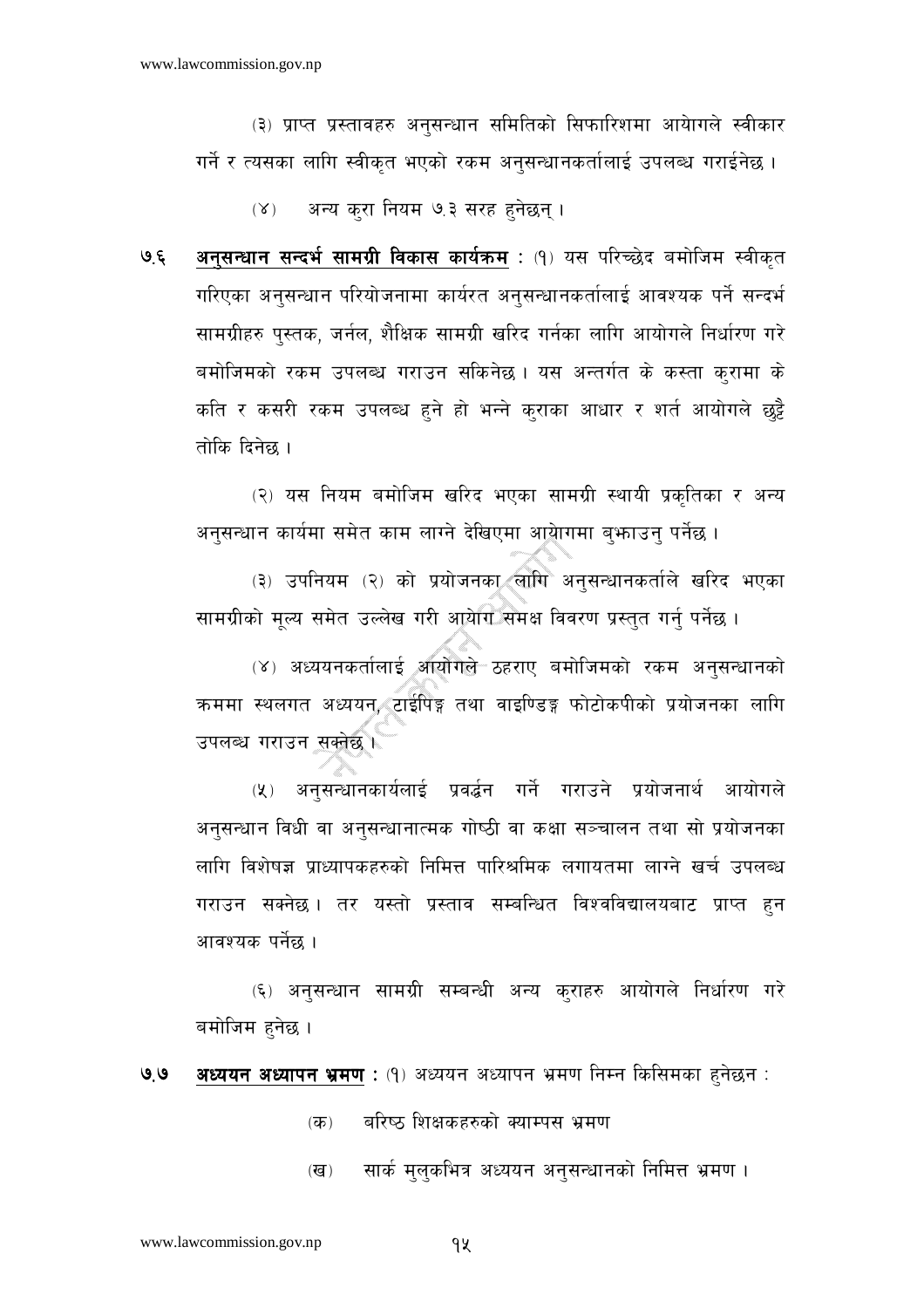सभा, गोष्ठीमा सहभागिताका लागि भ्रमण ।  $(T)$ 

(२) यस नियम बमोजिमका भ्रमणहरु अध्ययन अध्यापन कार्यलाई प्रवर्द्धन गर्न सहायक हुन सक्छन् भन्ने कुरामा आयोग विश्वस्त भएमा मात्र आयोगले अनुदान सहयेाग उपलब्ध गराउनेछ।

(३) बरिष्ठ शिक्षकहरुको क्याम्पस भ्रमणका सन्दर्भमा देहाय बमोजिम हुन् पर्नेछ ।

- कार्यक्रममा संलग्न हुने शिक्षक अनुभवी, बिशेषज्ञता प्राप्त  $(\overline{d}$ प्राध्यापक तहको हुनु पर्नेछ ।
- आयोगले अध्ययन अध्यापन एवं पठन पाठनमा सधार  $(\overline{d})$ ल्याउन पर्ने क्षेत्र तथा विषयको पहिचान गरी राख्नेछ । तथा सो प्रयोजनका लागि प्राध्यापकहरुको सूची तयार गर्नेछ ।
- सञ्चालन गरिने विषय, अवधि विशेषज्ञको नाम तथा  $(T)$ कार्यक्रम समेत उल्लेख गरी विश्वविद्यालय वा क्याम्पसले प्रस्तुत गरेको प्रस्तावलाई अध्यक्षले स्वीकृत गरेमा यस उपनियम बमोजिमको कार्यक्रममा समाबेश गराउन .सकिनेछ ।
- यस उपनियम बमोजिमको कार्यक्रममा भाग लिने शिक्षकको  $(\nabla)$ पारिश्रमिक, दैनिक तथा भ्रमण भत्ताको रकम आयोगले बेहोर्ने छ। सो बाहेक लाग्ने अन्य खर्च सम्बन्धित शैक्षिक संस्थाले व्यहोर्न् पर्नेछ।

स्पष्टिकरण: सम्बन्धित शैक्षिक संस्था भन्नाले लाभान्वित हुने शैक्षिक संस्थालाई सम्भन् पर्दछ ।

- सम्बन्धित शिक्षकले भ्रमण परा गरे पश्चात आयोगमा कार्य  $\overline{(\overline{S})}$ प्रगति प्रतिवेदन प्रस्तुत गर्न् पर्नेछ ।
- यस विषयमा अन्य क्राहरु आयोगद्वारा तोकिए बमोजिम  $(\overline{\mathbf{v}})$ हनेछन ।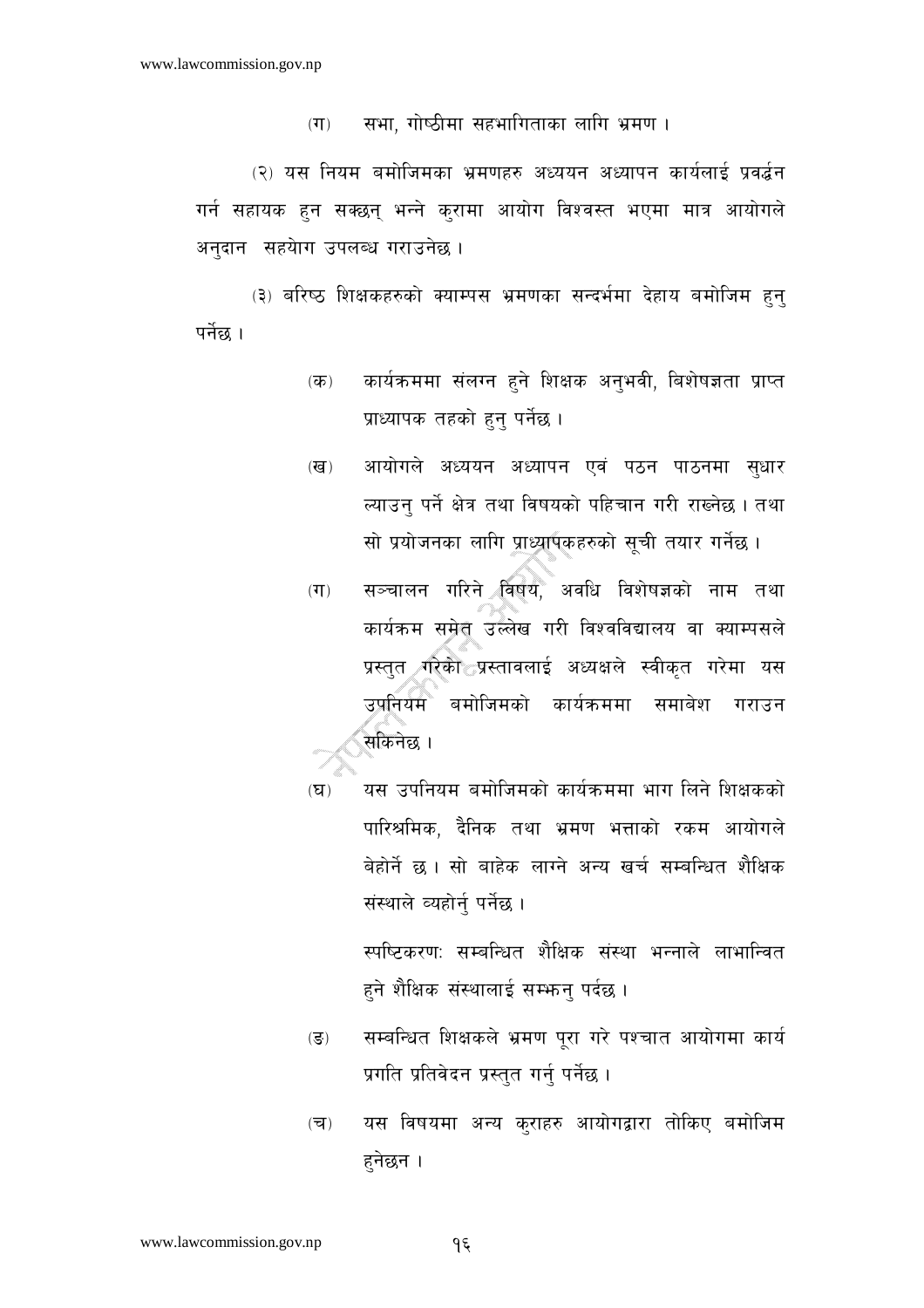(४) आयोगले उपयक्त ठहराएका विषयमा अध्ययन भ्रमणका लागि सार्क मलकहरुमा शिक्षकहरुको भ्रमण गराउन सक्नेछ ।

(५) बिदेशमा सञ्चालन हुने शैक्षिक ∕प्राज्ञिक सभा गोष्ठीहरुमा भाग लिन आमन्त्रण भएका शिक्षकहरुलाई आयोगले सिमित अवस्थामा भ्रमण वा अन्य भई परि आउने कार्यको लागि आर्थिक सहियोग गर्न सक्नेछ। यसका निमित्त निम्न शर्त पूरा हुन आवश्यक हुनेछ ।

- भाग लिन लागिएको गोष्ठीबाट सम्बन्धित संस्था, अध्ययन (  $(\overline{d\overline{b}})$ पाठन) क्रम लाभान्वित हुने । पठन
- सम्बन्धित शिक्षक त्यस्तो गोष्ठीमा आमन्त्रित हुन पर्ने वा  $(\overline{d})$ शैक्षिक संस्थाले मनोनित⁄स्वीकृत गरेको हुन् पर्ने ।
- गोष्ठीमा जानका लागि आतेजाते र बस्नखानका लागि  $(T)$ लाग्ने खर्च आयोजक वा सम्बन्धित शैक्षिक संस्थाले बेहोर्ने अर्थात् आयोगमाथि सो करामा भार नपर्ने।

(६) यस नियममा स्पष्टसंग उल्लेख नभएका क्राहरुमा आयोगले औचित्यको आधारमा निर्णय गर्नेछ ।

विद्वत् वृत्ति: (१) आयोगले निम्न विषयमा विद्वत वृत्ति प्रदान गर्न सक्नेछ :- $95$ 

- पि.एच.डी. अध्ययन ।  $(5)$
- एम. फिल. ।  $(\overline{d})$
- $(T)$ स्नातकोत्तर अध्ययन ।

स्नातकोत्तर तहको अध्ययनमा लागेको विद्वत् वृत्ति केवल ती शैक्षिक  $(2)$ कार्यक्रमको हकमा लागू हुनेछ जसमा पर्याप्त मात्रामा स्नातकोत्तर तहका शिक्षकको अनुपलब्धताको कारण स्नातक तहका शिक्षकबाट अध्ययन कार्य सञ्चालन गराइएको छ।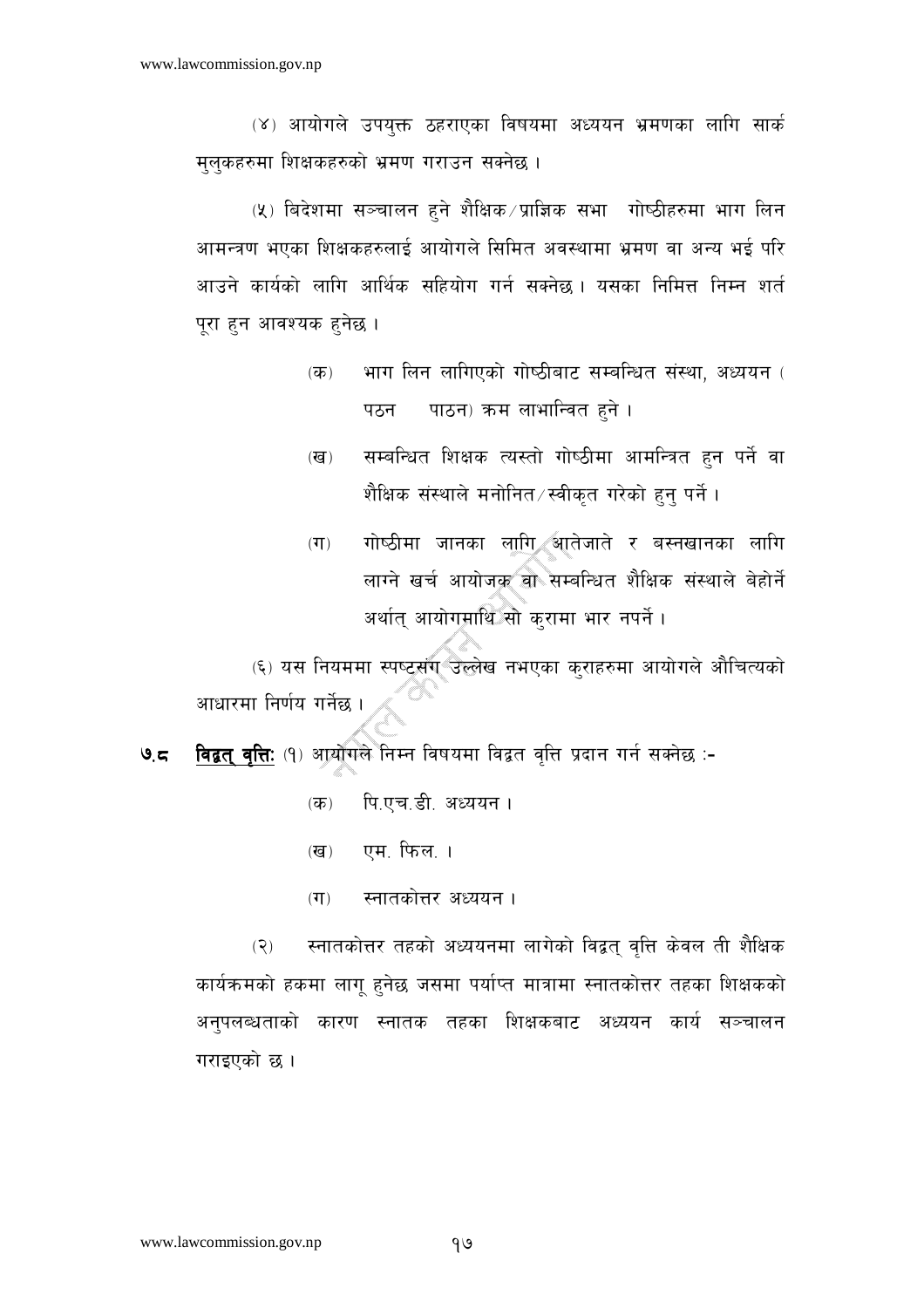आयोगले प्रत्येक शैक्षिक सत्र शरु हनासाथ एम. फिल.. स्नातकोत्तर  $(5)$ तह र पि. एच.डि.को लागि विद्वत् बत्तिको संख्या र क्षेत्र (विषय) तय गरी उपयक्त शिक्षकलाई सो बत्तिका लागि आवेदन गर्न आव्हान गर्नेछ ।

विद्वतुबृत्तिका लागि आवेदन दिनेहरुले प्रस्तुत गर्नुपर्ने विवरण तथा  $(X)$ अन्य करा आयेागले निर्धारण गरे बमोजिम हनेछ ।

 $(Y)$ एम. फिल. तथा पि.एच. डी. का लागि आवेदन गर्नेहरुले आवेदन पत्र साथ आफले सोध गर्न लागेको (चाहेको) विषय, त्यसको उपयोगिता तथा उपयुक्तता देखाउने गरी कम्तिमा ५ हजार शब्दमा नघटाई कार्यपत्र (प्रस्ताव) समेत प्रस्तुत गर्न् पर्नेछ ।

प्रस्तुत हुन आएका प्रस्तावहरुको मुल्याङ्कन अनुसन्धान समितिले  $(\xi)$ गरी आयोगमा आफ्नो मन्तब्य प्रस्तुत गर्नेछ । सोही आधारमा आयोगले विद्वत वत्तिको निर्णय गर्नेछ ।

विद्वतवत्ति प्रदान गर्दा नेपालमा नै अध्ययन हने विषयका लागि  $(9)$ सामान्यतया नेपालमा र नेपालमा अध्ययन हुन नसक्ने विषयका लागि सार्क क्षेत्रभित्र अध्ययन गर्नका लागि चाहिने हिसाबले विद्वत वृत्ति प्रदान गरिनेछ ।

विद्वतवृत्ति सम्बन्धी अन्य करा आयोगले निर्धारण गरे बमोजिम  $(\boldsymbol{\varsigma})$ हनेछ ।

**भौतिक सुबिधा विकास:** (१) शैक्षिक संस्थाहरुको भौतिक संरचना (सुबिधा) ७.९ निर्माणमा संस्थाहरुको आवश्यकता र प्राथमिकतालाई दृष्टीगत गरी आयोगले आर्थिक सहयोग उपलब्ध गराउन सक्नेछ ।

(२) यस शीर्षक अन्तर्गत आर्थिक सहयोग माग गर्ने संस्थाले देहायका शर्तहरु पुरा गर्न् पर्नेछ :-

> संस्थाको समग्र भौतिक संरचना, आर्थिक स्थिति, भौगोलिक  $(\overline{d\overline{b}})$ स्थिति, पठन पाठन हुने विषय, विद्यार्थी संख्या लगायतका विवरणहरु आवेदन साथ प्रस्तुत गर्न पर्नेछ ।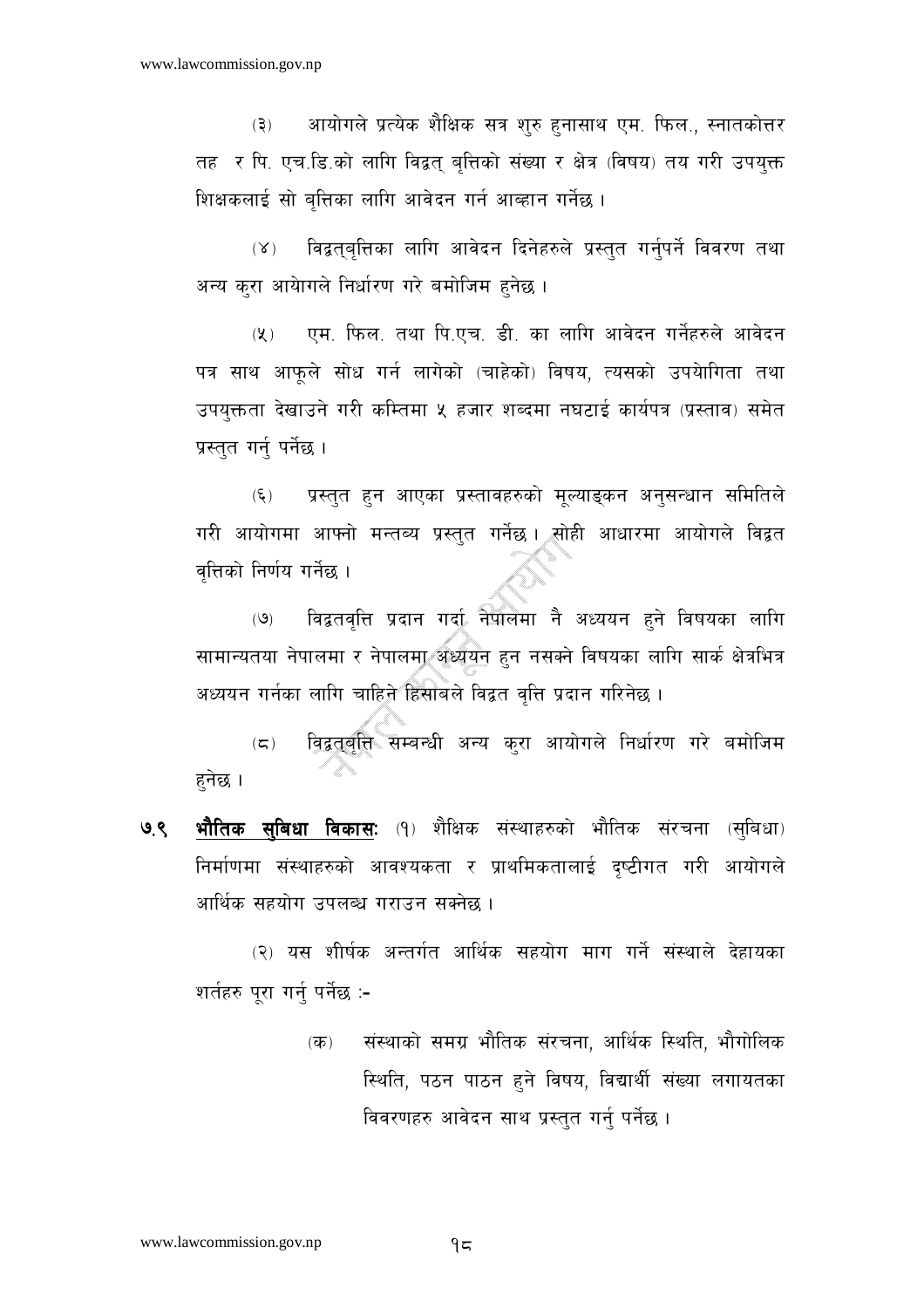भौतिक संरचनामा लाग्ने लागत इष्टिमेट तथा आफुले  $(\overline{d})$ बेहोर्ने रकमको विवरण ।

आयोगले तोकेका अन्य विवरण समेत प्रस्तुत गर्नु पर्नेछ।  $(T)$ 

७.१० पुस्तकालय सुदुढीकरण तथा उपकरण खरिद: (१) शैक्षिक संस्थाले आयोग समक्ष पुस्तकालयको सुदृढीकरणका लागि आर्थिक सहयोग सम्बन्धी आवेदन प्रस्तुत गर्दा क्याम्पसको पठन पाठनको स्थिति, विद्यार्थी संख्या तथा पस्तकालयको वास्तविक स्थिति स्पष्टसंग देखिने गरी विवरण प्रस्तत गर्न पर्नेछ ।

आयोगले उपयुक्त ठहराएमा पुस्तकालयमा थप पुस्तक वा पुस्तक  $(5)$ राख्ने सामग्री खरिद गर्न समेत आर्थिक सहयोग गर्न सक्नेछ ।

आयोगले उपयक्त देखेमा स्वयंले पस्तक खरिद गरी उपलब्ध गराई  $(3)$ दिन सक्नेछ ।

आयोगले उपयुक्त ठहराएमा कम्प्युटर आदी उपकरणका लागि  $(X)$ आर्थिक सहयोग उपलब्ध गराउनेछ ।

अध्ययन सामग्री विकास: (१) अध्ययन सामग्री विकास कार्यक्रम अन्तर्गत आयोगले  $999$ देहायका विषयमा आर्थिक सहयोग उपलब्ध गराउनेछ :

(क) पाठयपस्तक सन्दर्भ पस्तक तयार गर्न.

- अध्ययन सामग्रीको निर्माण गर्न ।  $(\overline{\mathbf{G}})$
- श्रब्यदृष्य क्यासेट उत्पादन गर्न ।  $(T)$
- अन्य अध्ययन सामग्री विकास गर्न ।  $(\nabla)$

(२) अध्ययन सामग्री विकास गर्ने प्रयोजनार्थ सहयोग उपलब्ध गराउने कार्यका लागि चाहिने अन्य करा आयोगले निर्धारण गरे बमोजिम हनेछ ।

- ७.१२ शैक्षिक गोष्ठी कार्यशाला तालिम सम्मेलन : (१) यस शीर्षक अन्तर्गत देहायका विषयमा आयोगले सहायता रकम उपलब्ध गराउन सक्नेछ :-
	- पुनर्ताजगी तालिम,  $(\overline{d}$ )
	- कार्यशाला, गोष्ठी,  $(d\overline{d})$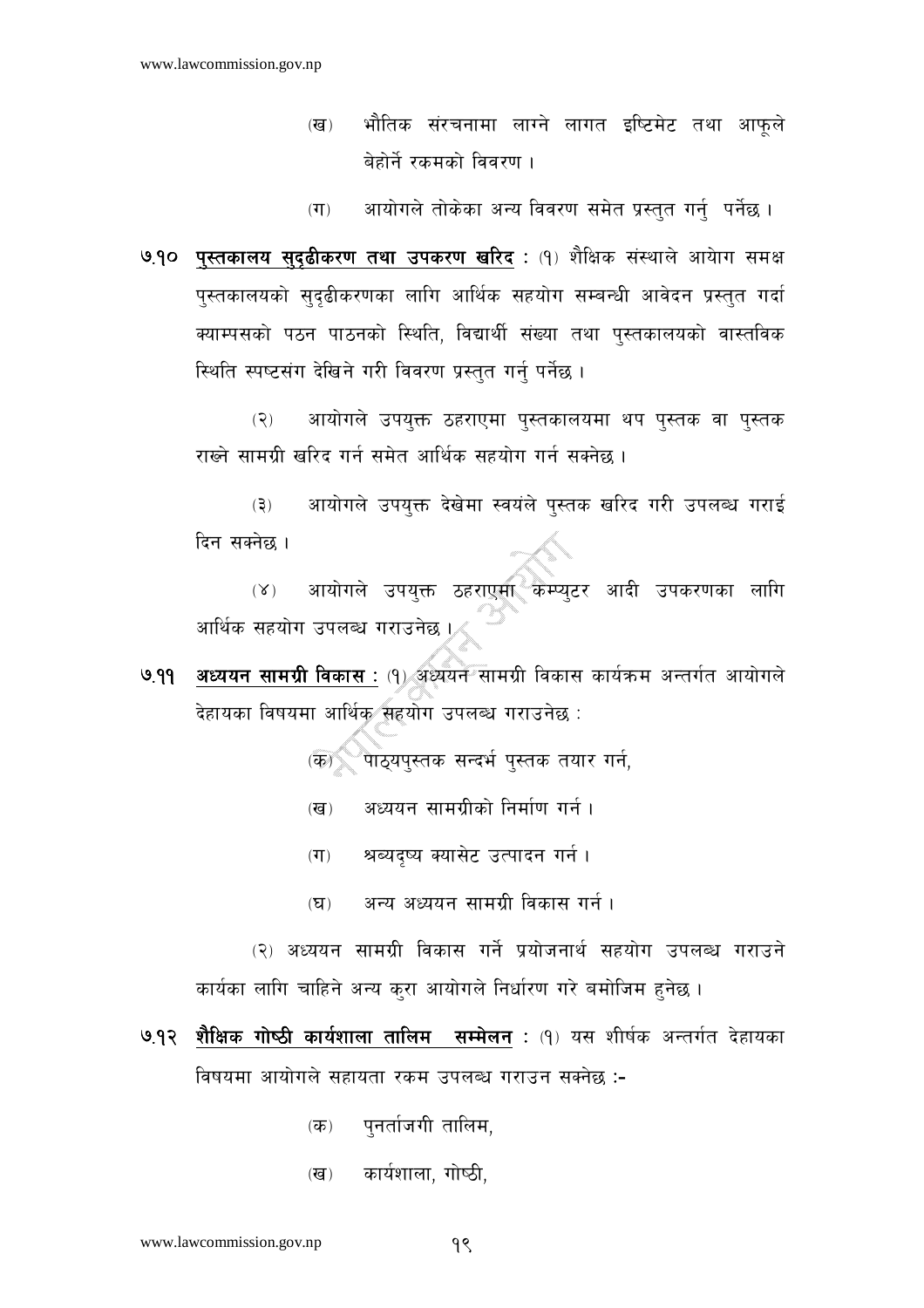$(T)$ प्राविधिक तालिम ।

एकै विषयका विभिन्न शैक्षिक संस्थामा कार्यरत शिक्षकहरुलाई  $(5)$ प्राध्यापन कार्यमा सहयोग प्ऱ्याउने हेतुले पुनर्ताजगी तालिम कार्यक्रम सञ्चालन गर्न सकिनेछ ।

अध्ययन, अध्यापन कार्यको गुणस्तर अभिबुद्धि गर्ने सन्दर्भमा देखा  $(5)$ परेका समस्या बारे ठोस निष्कर्षमा पग्न कार्यशाला, गोष्ठी आदि सञ्चालन गर्न सकिनेछ । यस्ता गोष्ठी मलतः उच्च शिक्षाको पाठयक्रम वा स्तर सधारसँग सम्बन्धित हुन आवश्यक छ।

उच्च शिक्षामा संलग्न शिक्षक कर्मचारीलाई प्राविधिक शीप सिक्ने  $(\gamma)$ अवसर प्रदान गर्न प्राविधिक तालिम सञ्चालन गरिनेछ वा अरुले सञ्चालन गर्दै आएको तालिममा सरीक हुने अवसर प्रदान गर्न आर्थिक सहायता दिइनेछ ।

यस नियम बमोजिमको कार्यक्रम सञ्चालनको प्रस्ताव सम्बन्धित  $(\mathbf{Y})$ शैक्षिक संस्था वा शैक्षिक संस्थाहरुको समुहबाट गर्न् आवश्यक हुनेछ ।

यस्तो गोष्ठी, तालिमको अवधि बढीमा सातदेखि पन्ध्र दिन हन्  $(\xi)$ पर्नेछ ।

प्रस्तावक शैक्षिक संस्थाहरुले प्रस्ताव पेश गर्दा लागत खर्च,  $(9)$ लाभान्वित हुने कर्मचारी, शिक्षकको संख्या र शिक्षण संस्थाले पाउने लाभ, लाग्ने खर्च तथा सम्बन्धित शैक्षिक संस्था वा समुहले बेहोर्ने रकम समेत उल्लेख गरेको हन्पर्नेछ ।

अन्य कराहरु आयोगले निर्धारण गरे बमोजिम हुनेछ ।  $(\boldsymbol{\varsigma})$ 

## परिच्छेद $-\epsilon$

## निरीक्षण अनुगमन तथा मूल्याङ्कन

नि**रीक्षण सम्बन्धी ब्यवस्था** :(१) आयोगले वर्षको समय समयमा अनुदान प्रदान  $5.5$ गरिएका विश्वविद्यालय तथा शैक्षिक संस्थाको निरीक्षण गर्ने गराउनेछ ।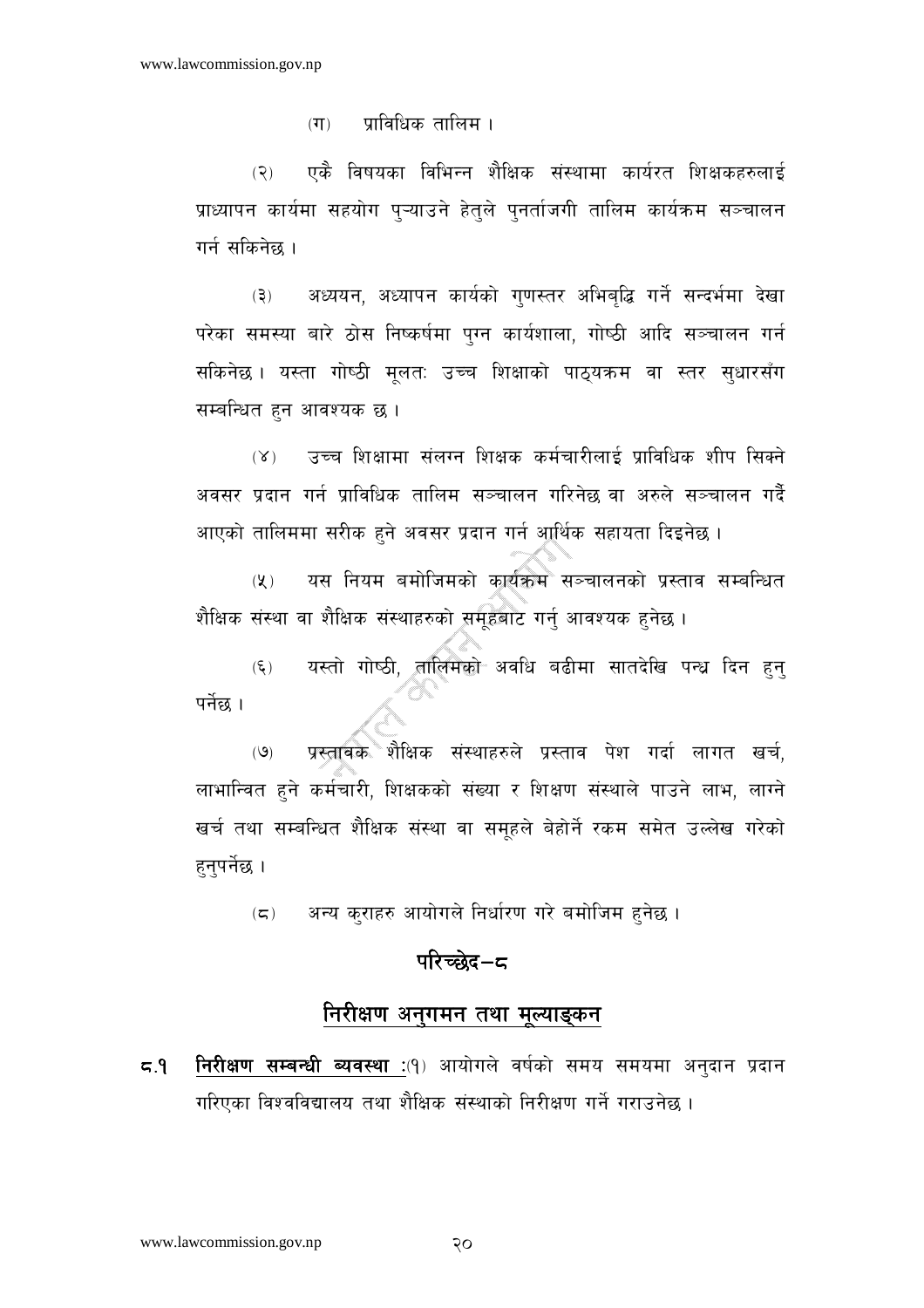(२) निरीक्षण गर्न आयोगले आवश्यकता अनसार एक वा एक भन्दा बढी ब्यक्ति रहेको टोली खटाउनेछ ।

(३) निरीक्षण गर्ने टोलीले निम्न विषयमा आफ्नो प्रतिवेदन आयोग समक्ष प्रस्तुत गर्नु पर्नेछ :-

- विश्वविद्यालय वा शैक्षिक संस्थाको आर्थिक स्थिति तथा  $\overline{d}$ आवश्यकता.
- परीक्षा तथा शिक्षण स्तर,  $(\overline{d})$
- $(T)$ आयोगद्वारा निर्धारण गरिएका अन्य कुरा ।

(४) आयोगले यस नियम बमोजिम निरीक्षण गराउन् पूर्व विश्वविद्यालय वा शैक्षिक संस्था समक्ष आयोगद्वारा निर्धारित विवरण प्राप्त गर्नाका निमित्त एक प्रश्नावली पठाई आवश्यक सचना संकलन गर्नेछ

(५) आयोगले निरीक्षण गर्ने समयको जानकारी अगावै पठाई सचित गर्नेछ ।

(६) निरीक्षणमा गएको टोलिसंग आवश्यक जानकारी दिन संस्थाको प्रमुख र अन्य उपयुक्त पदाधिकारी निरीक्षण भर साथ रही माग गरिएका विवरण तथा जानकारी दिई सहयेाग गर्नु सो संस्थाको जिम्मेवारी हुनेछ ।

(७) आयोगले माथि उपनियम (३) बमोजिमको प्रतिवेदन नियम ५.१ बमोजिमको गणस्तर सुनिश्चितता समितिमा प्रस्तुत गरी सो समितिबाट मुल्याङ्कन गराउनेछ ।

(८) मूल्याङ्कन गर्न जाने टोलीले आफूलाई सुम्पिएको कार्य सम्पादन गर्ने सिलसिलामा उपयक्त ठानेको ब्यक्ति. पदाधिकारीले रेकर्ड हेर्न र प्रश्न गर्न सक्नेछ ।

मुल्याङ्कन तथा अनुगमन गर्न सक्ने : (१) आयोगले कनै पनि विश्वविद्यालय वा  $5.5$ शिक्षण संस्थाको गतिविधि कार्य सम्पादन लगायतका कुराको मूल्याङ्कन गर्ने, गराउने तथा त्यसको अनगमन समेत गराउन सक्नेछ।

(२) मूल्याङ्कन तथा अनुगमन बारेका अन्य कुरा आयोगले निर्धारण गर्न सक्नेछ ।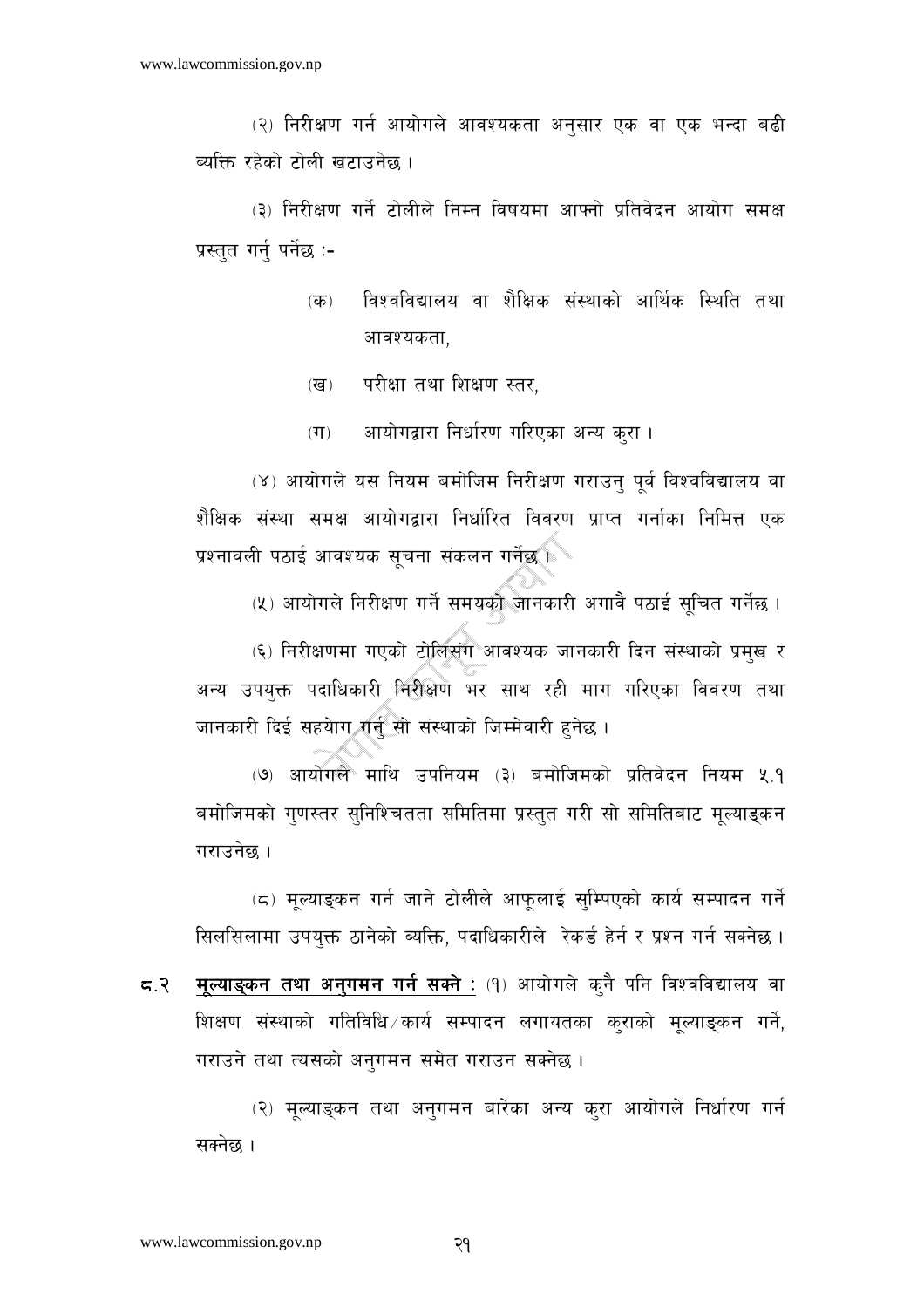## परिच्छेद–९

## परामर्श उपलब्ध गराउने

परामर्श उपलब्ध गराउने : (१) आयोगले नेपाल सरकारबाट माग भएको परामर्श  $8.9$ उपलब्ध गराउन् पूर्व आवश्यकता अनुसार छलफल, परामर्श वा अनुसन्धान गराउनेछ ।

आयोगले उपयुक्त ठहराएको उच्च शिक्षाका विषयमा नेपाल  $(5)$ सरकारबाट चालिन पर्ने कदम बारेमा समय समयमा परामर्श, सभ्नाव उपलब्ध गराउन सक्नेछ ।

- आयोगले परामर्श उपलब्ध गराउने प्रमुख विषयहरु निम्न हुनेछन :  $(5)$ 
	- नयाँ विश्वविद्यालयको स्थापना गर्ने विषय ।  $\overline{d}$
	- उच्च शिक्षा नीति निर्धारण वा संशोधन गर्ने विषय.  $(\overline{d})$
	- विश्वविद्यालय वा शिक्षण संस्थाहरुलाई उपलब्ध गराउन पर्ने  $(T)$ अनुदानसम्बन्धी विषय,
	- आयोगले उपयुक्त ठहराएका वा  $(\nabla)$
	- (ड) वेपाल सरकारद्वारा माग गरिएका विषय।

## परिच्छेद-१०

## विश्वविद्यालय तथा शिक्षण संस्थाहरुले प्रस्तुत गर्नुपर्ने विवरण तथा निर्देशन

- **१०.१ विश्वविद्यालय तथा शैक्षिक संस्थाद्वारा प्रस्तुत गर्नु पर्ने विवरण : (१) प्रत्येक** विश्वविद्यालय तथा शैक्षिक संस्थाले आर्थिक वर्ष समाप्त भएको तिन महिनाभित्र देहायका विवरणहरु संलग्न गरी आयोग समक्ष प्रतिबेदन प्रस्तत गर्न पर्नेछ :
	- आर्थिक आय ब्यय सहितको विवरण  $(\overline{d\overline{b}})$
	- शैक्षिक गतिबिधी सम्बन्धित विवरण  $(\overline{\mathbf{G}})$
	- विद्यार्थी भर्ना, सञ्चालन गरिएका परीक्षा र परीक्षाफल,  $(T)$
	- शिक्षकहरुको संख्या, योग्यता एवं कक्षाभार  $(\nabla)$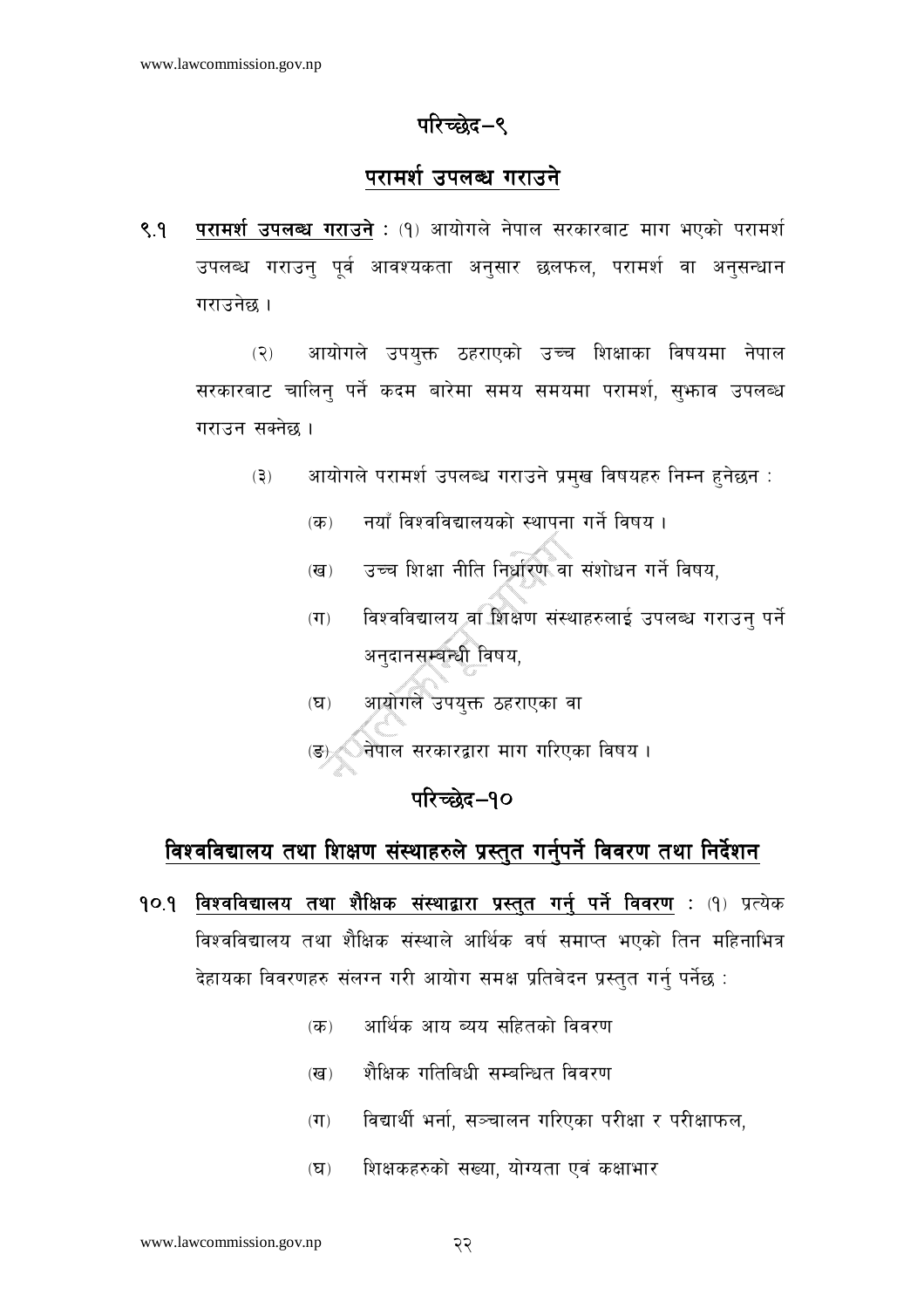- भौतिक संरचना विकास  $\overline{(\overline{S})}$
- विश्वविद्यालयको हकमा तथा आंगिक  $(\overline{u})$ सम्बन्धन क्याम्पसहरुको संख्या तथा तिनका गतिबिधी (प्रगति विवरण)
- आयोगले उपयक्त ठहराएका अन्य विवरणहरु  $\overline{\mathfrak{B}}$

(२) आयोगले प्राप्त विवरण (प्रतिबेदन) नियम ५.१ बमोजिमको गणस्तर सुनिश्चितता समितिमा पठाई मूल्यांकन गराउनेछ ।

(३) प्राप्त मुल्यांकनको आधारमा आयोगले सम्बन्धित विश्वविद्यालय वा शिक्षण संस्थाहरुलाई आफ्नो टिप्पणीका अतिरिक्त निर्देशनहरु समेत पठाउनेछ ।

(४) आयोगले दिएका टिप्पणी वा निर्देशनहरुको पालना गर्नु गराउन् सम्बन्धित विश्वविद्यालय वा शैक्षिक संस्थाको कर्तब्य हुनेछ ।

(५) आयोगले आफ्द्वारा गरिएका टिप्पणी वा निर्देशनहरुको पालना भएको छ छैन भन्ने बारेमा उपयुक्त ठहराएको प्रकुयाद्वारा छानविन तथा मुल्यांकन गर्न गराउन सक्नेछ ।

# ि परिच्छेद–११<br>विविध

- आयोगका काम कारवाही पारदर्शी हुने : आयोगको निर्णयले गोप्य रहने भनी  $99.9$ निर्धारण गरे बाहेक आयोगका सबै कारबाही पारदर्शी रहनेछन्।
- 99.२ कबुलियत गर्नुपर्ने : आयोगबाट मनोनयन भई अध्ययन गर्ने, तालिम लिने वा अध्ययन भ्रमणमा जान् अघि आयोगले तोकि दिएको ढांचामा कब्लियत गर्न् पर्नेछ ।
- विश्वविद्यालयले कुनै क्याम्पसलाई आंगिक ११.३ आयोगद्वारा निर्धारित मापदण्ड: क्याम्पसको रुपमा स्वीकृति वा कुनै स्थापित क्याम्पसलाई सम्बन्धन दिनु पूर्व आयोगद्वारा निर्धारित गरिएका मापदण्ड अनुरुप मात्र गर्नु पर्नेछ ।
- शैक्षिक उपाधिः (१) यो नियम लागू हँदाका बखत विश्वविद्यालयद्वारा प्रदान गर्दै  $99.8$ आएका शैक्षिक उपाधिको स्तर आयोगले मुल्यांकन गर्न सक्नेछ ।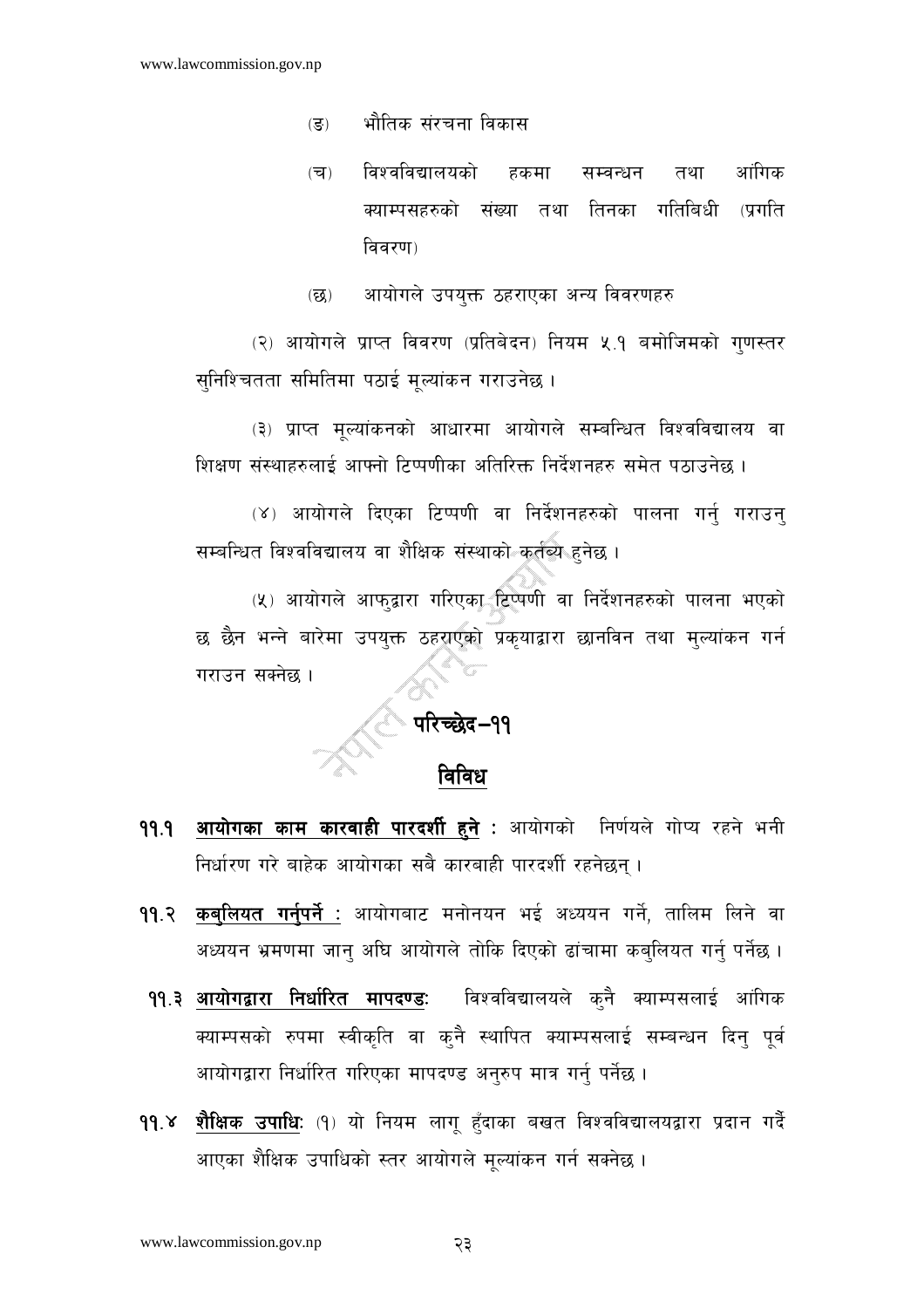(२) विश्वविद्यालयले यो नियम लाग भएपछि नयाँ शैक्षिक उपाधि स्थापना गर्न पर्दा आयोगको सहमतिमा मात्र गर्न पर्नेछ ।

**११.५ निर्देशन पालना गर्नुपर्ने** : (१) नेपाल सरकारले आयोगलाई नीतिगत निर्देशन दिन सक्नेछ ।

(२) उपनियम (१) बमोजिम दिएको निर्देशनको पालना गर्नु आयोगको कर्तव्य हनेछ

99.६ <u>निर्देशन दिन सक्ने :</u> (9) आयोगले आयोगका कुनै पदाधिकारी, कर्मचारी वा ऐनको दफा ९ बमोजिम गठित समिति वा उप समितिलाई आवश्यक निर्देशन दिन सक्नेछ ।

(२) उपनियम (१) बमोजिम दिएको निर्देशनको पालना गर्न सम्वन्धित पदाधिकारी, कर्मचारी,समिति वा उपसमितिको कर्तब्य हुनेछ

99.9 विशेष बैठक सम्बन्धी व्यवस्था : (१) कार्य क्षमताको अभाव भएको वा अयोग्यताका कारण कुनै सदस्यलाई पदमुक्त गर्न नेपाल सरकार समक्ष सिफारिश गर्न आवश्यक छ भनि सम्पूर्ण सदस्य संख्याको कम्तीमा एक चौथाई सदस्यहरुले आयोग समक्ष लिखित रुपमा प्रस्ताव दर्ता गर्न सक्नेछन् ।

(२) उपनियम (१) बमोजिमको प्रस्ताव उपर छलफल तथा मतदान गर्नको लागि सो प्रस्ताव दर्ता भएको मितिले पन्ध दिनभित्र आयोगको विशेष बैठक बस्नेगरी समय, मिति र स्थान तोकी सबै सदस्यहरुलाई सचना गर्नपर्नेछ ।

उपनियम (१) बमोजिको प्रस्तावको निर्णय आयोगको सम्पर्ण सदस्य संख्याको बहमतबाट हनेछ ।

्सदस्य सचिव उपरको प्रस्तावमा अध्यक्षले बैठक वोलाउनेछ ।  $(5)$ अध्यक्ष तथा सदस्य सचिव विरुद्धको प्रस्ताव उपर छलफल र मतदान हुने विशेष बैठकको अध्यक्षता सम्बन्धी कार्यविधी ऐनको दफा ८ को उपदफा (६) बमोजिम आयोगले निर्धारण गरे बमोजिम हुनेछ ।

99.८ <u>आयोगको छाप तथा चिन्ह</u> : (१) आयोगले प्रयोग गर्ने छाप तथा चिन्ह आयोगले निर्धारण गरे बमोजिम हनेछ ।